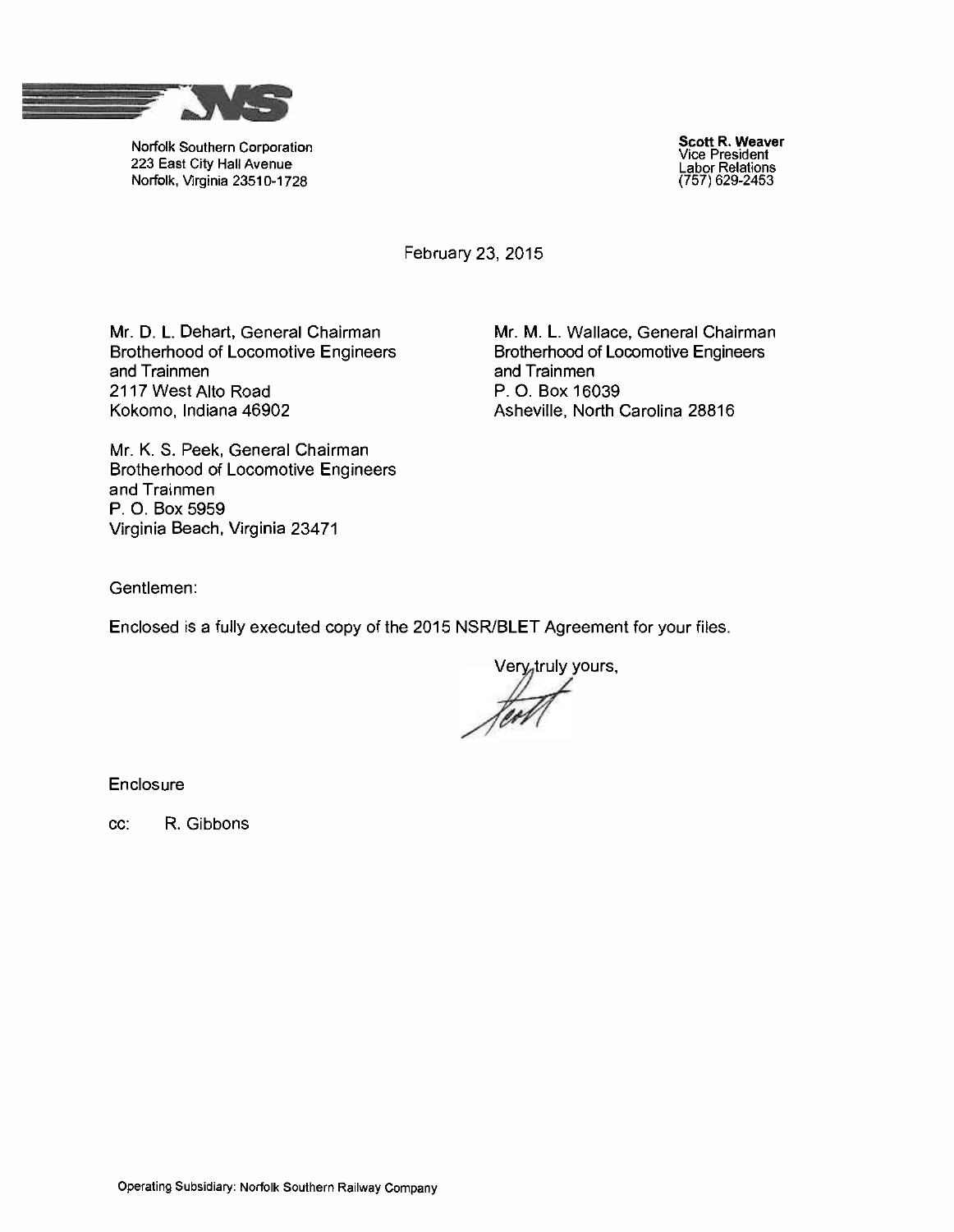### 2015 NSR - BLET AGREEMENT

This agreement is hereby made between the Carriers listed on the signature page below (for convenience referred to hereinafter as NSR) and the Brotherhood of Locomotive Engineers and Trainmen (for convenience referred to hereinafter as BLET).

In recognition of the unwavering effort by the Parties to achieve and maintain a collaborative business approach, the Parties signatory hereto pledge their continued efforts to create the most reliable, customer -focused, team -oriented and successful transportation company in the world. The Parties further agree that the compensation system of a world class transportation company must reflect the risks and rewards of competing in an ever -changing and challenging market. This Agreement is the product of that consensus.

### **ARTICLE I - COMPENSATION**

#### Section 1 - Signing Bonus

- A. As soon as practicable, but not later than ninety (90) days after the date of this Agreement, each engineer covered by this Agreement shall be paid a signing bonus of \$2000. Such signing bonus shall be paid in a separate payment and shall be subject to withholdings for applicable Federal, State, and Local Taxes.
- B. To qualify for the signing bonus an engineer must:
	- 1. have an employment relationship with the Carrier as of February 1, 2015 or have retired or died subsequent to the date of this Agreement; and
	- 2. have compensation for active engineer service performed during the period November 1, 2014 through December 31, 2014, or
	- 3. have been on authorized leave for such entire period of personal illness, on -duty injury, or pursuant to the Family and Medical Leave Act, and return to active service not later than March 1, 2015, or
	- 4. have been out of service for such entire period due to Carrier disciplinary action that is subsequently rescinded or overturned with pay for all time lost.
- C. The signing bonus may not be used to offset, construct or increase guarantees in protection agreements or arrangements.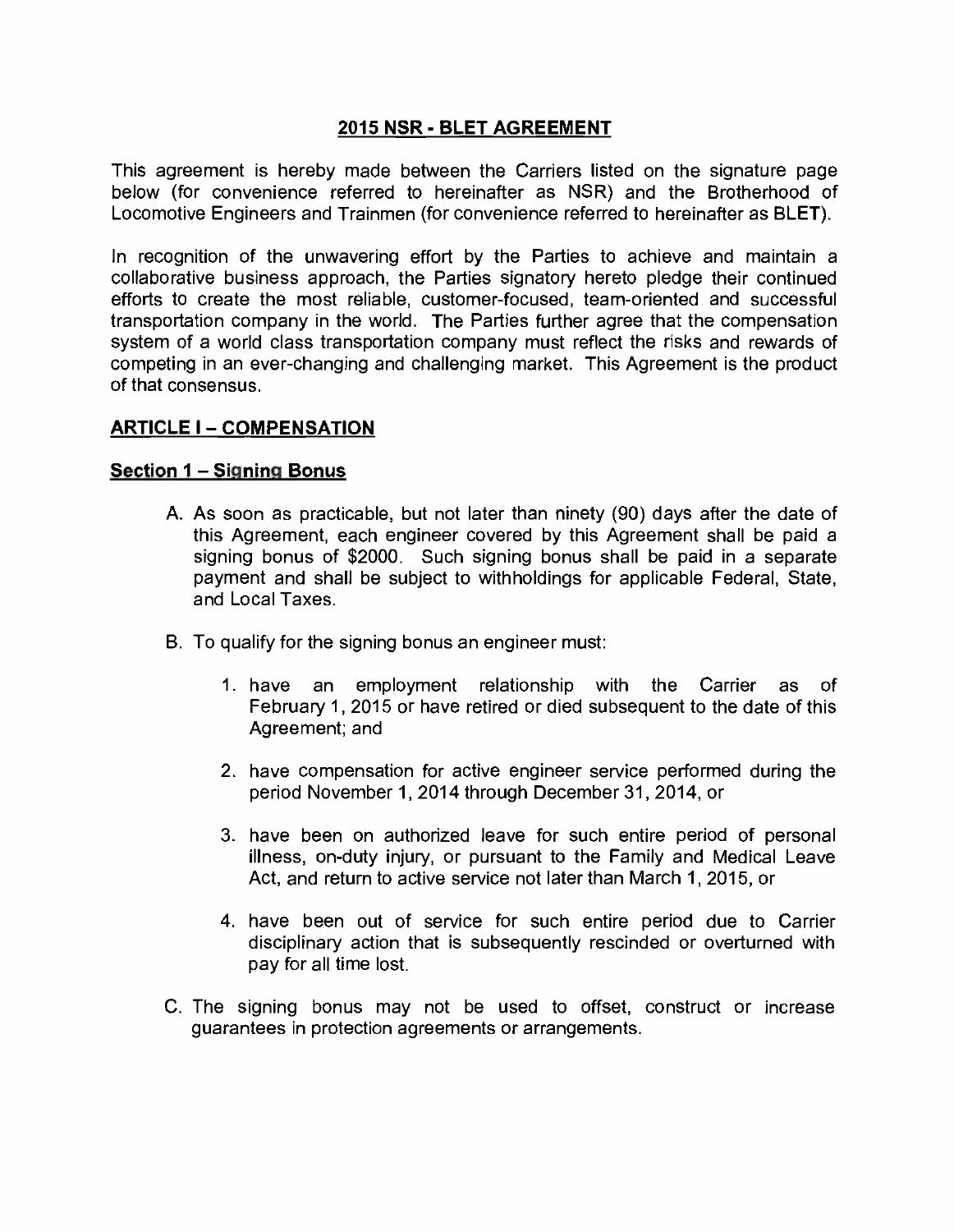# Section 2 - First General Wage Increase

Effective January 1, 2015, all standard basic daily rates of pay for engineers represented by BLET in effect on December 31, 2014 shall be increased by three percent  $(3.0\%)$ .

#### Section 3 - First Lump Sum Payment

- A. Each engineer covered by this Agreement shall be paid a onetime lump sum of \$2000. Such lump sum shall be paid no later than February 28, 2016 and will be a separate payment and shall be subject to withholdings for applicable Federal, State, and Local Taxes.
- B. To qualify for the lump sum an engineer must:
	- 1. have an employment relationship with the Carrier as of January 1, 2016; and
	- 2. have compensation for active engineer service performed during the period November 1, 2015 through December 31,2015, or
	- 3. have been on authorized leave for such entire period of personal illness, on -duty injury, or pursuant to the Family and Medical Leave Act, and return to active service not later than March 1, 2016, or
	- 4. have been out of service for such entire period due to Carrier disciplinary action that is subsequently rescinded or overturned with pay for all time lost.
- C. The lump sum may not be used to offset, construct or increase guarantees in protection agreements or arrangements.

#### Section 4 - Second General Wage Increase

Effective July 1, 2016, all standard basic daily rates of pay for engineers represented by the BLET in effect on June 30, 2016 shall be increased by two percent (2.0 %).

#### Section 5 - Second Lump Sum Payment

It is expected that following the moratorium period contained in the January 5, 2012 BLET National Agreement, a national agreement (hereinafter "NA") settling notices served by the BLET and various railroads will be reached.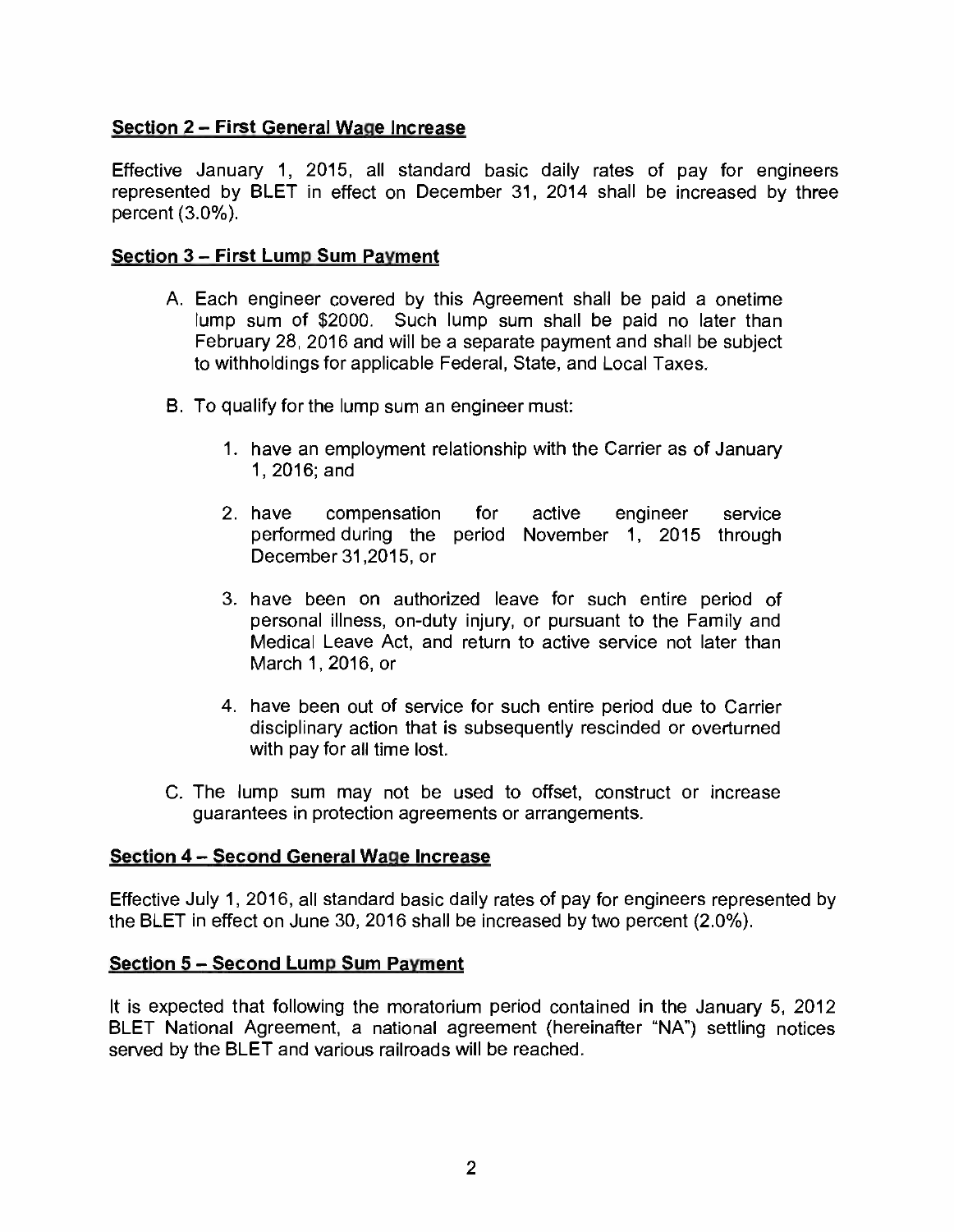Effective with the date of the signing bonus contained in the NA, if any, engineers covered by this agreement will be entitled to payment of this amount under the same terms and conditions applicable to the National signing bonus.

### Section 6 - Third General Wage Increase

Effective July 1, 2017, all standard basic daily rates of pay for engineers represented by the BLET in effect on June 30, 2017 shall be increased by three percent (3.0 %).

### Section 7 - Fourth General Wage Increase

Effective July 1, 2018, all standard basic daily rates of pay for engineers represented by the BLET in effect on June 30, 2018 shall be increased by three percent (3.0 %).

### Section 8 - Fifth General Wage Increase

Effective July 1, 2019, all standard basic daily rates of pay for engineers represented by the BLET in effect on June 30, 2019 shall be increased by four percent (4.0%).

### Section 9 – Sixth General Wage Increase

It is expected that following the moratorium period contained in the January 5, 2012 BLET National Agreement, a national agreement (hereinafter "NA") settling notices served by the BLET and various railroads will be reached. It is agreed that should the NA include any general wage increases after December 31, 2019, engineers covered by this agreement will be entitled to such wage increases under the same terms and conditions applicable to the National general wage increases.

# ARTICLE II - THOROUGHBRED PERFORMANCE BONUS

### Section 1

For the 2015 Thoroughbred Performance Bonus (TPB), payable in 2016, the terms of the TPB as outlined in the September 1, 2008 NSR-BLET Agreement will remain in effect.

### Section 2

Effective with the 2016 TPB, payable in 2017, the minimum start requirement for bonus eligibility as outlined in the September 1, 2008 NSR-BLET Agreement is eliminated.

# Section 3

Effective January 1, 2016, and payable in 2017 and each year thereafter, locomotive engineers represented by the undersigned General Committees will be eligible for a TPB of up to a maximum of ten percent (10%) of their engineer earnings in the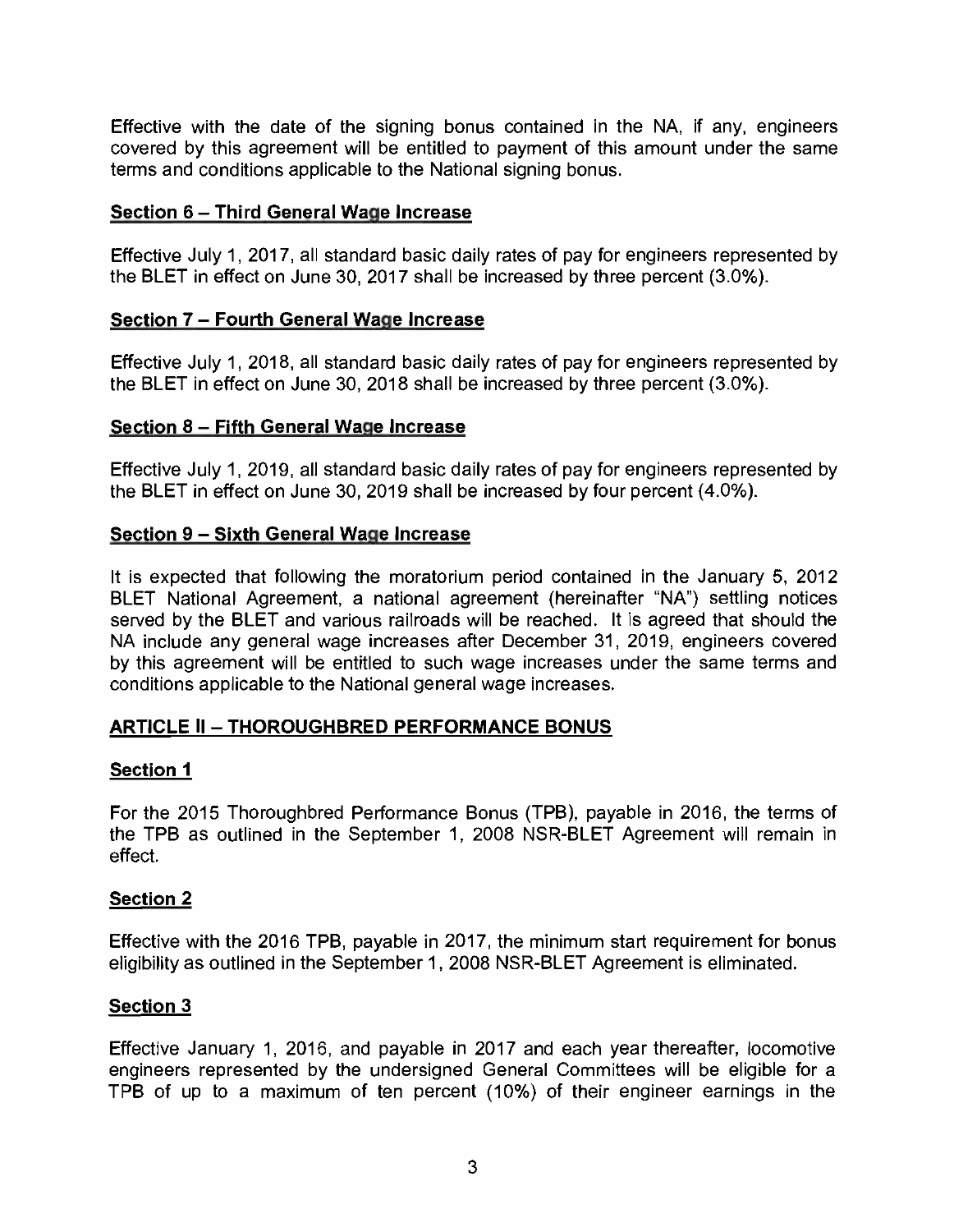preceding calendar year, provided they have an employment relationship on December31, or have retired on or after October 1, in the year preceding the TPB payout.

# Section 4

The terms and conditions for the administration of the TPB remain as specified in Article I, Sections 3 and 4 of the June 1996 NSR -BLET Agreement between the parties, and subject to the maximum stated in Article II, Section 3 above.

### ARTICLE III - PROFESSIONAL PERFORMANCE INCENTIVE

Each engineer through his/her personal performance contributes to the success of Norfolk Southern. In recognition of this contribution, and effective January 1, 2016, engineers will be eligible for the payment of a Professional Performance Incentive (PPI) of seven percent (7 %) of their engineer earnings each quarter.

### Section 1

The criteria for the quarterly PPI will be as follows:

- A. Availability
	- 1. No missed calls.
	- 2. No non -compensated weekend mark -offs (12:01 a.m. Friday through 11:59 p.m. Sunday) except as provided in Section 4 of this Article.
	- 3. One (1) or less non -compensated, non -weekend mark -off per calendar month (mark -off cannot exceed 24 hours or include any part of the weekend) except as provided in Section 4 of this Article.
- B. Safety
	- 1. No incidents where the engineer is found responsible for the following violations: GR-13, GR-14, GR-27 (Personal Electronic Devices), Decertifiable Brake Test, Excessive Speeding, Stop Signal, Banner Violation, RVDs, RVIs where the damage meets FRA reporting threshold, Occupying Main Track without Authority, and Conduct Unbecoming.
	- 2. No violations of the Carrier's Drug and Alcohol Policy.

# Section 2

A. Incentive payments will not be subject to reduction based on corporate performance.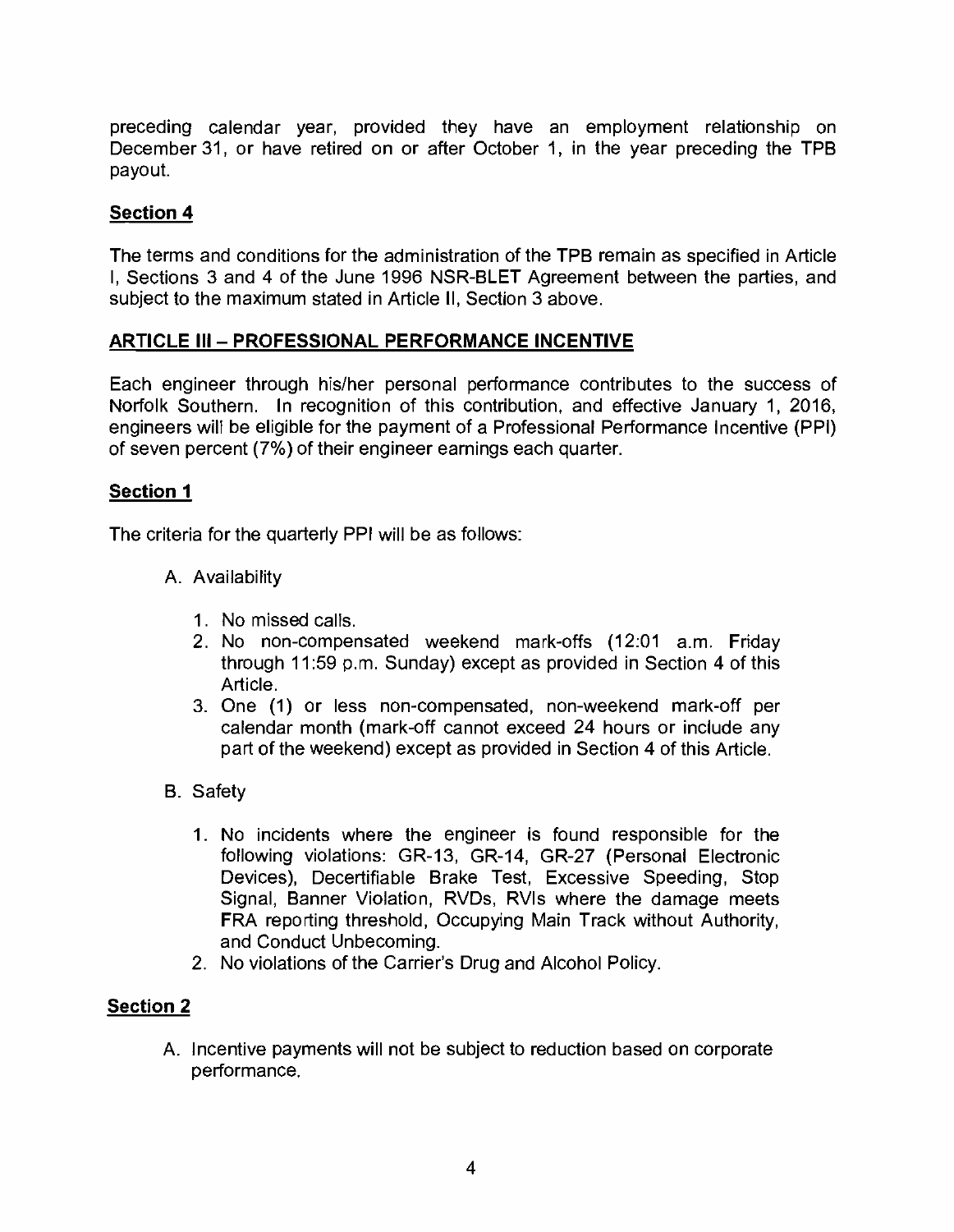- B. For the purposes of this section, engineer earnings consist of all payments made under an agreement between the Parties during the applicable quarter. Consistent with the earnings calculation of the Thoroughbred Performance Bonus, the following payments shall be excluded from engineer earnings:
	- 1. Thoroughbred Performance Bonus payments,
	- 2. PPI payments,
	- 3. expense reimbursements and allowances, including, but not limited to those required by any protective conditions,
	- 4. any payment made by the Carrier in the exercise of its managerial rights; however, this will not restrict the Carrier from including such payments in the engineer earnings at its sole discretion,
	- 5. any payment made pursuant to a verdict, award or other settlement of a legal dispute.
- C. PPI payments will not be considered engineer earnings for the purpose of the annual Thoroughbred Performance Bonus.
- D. PPI eligibility will be verified and associated payments made in the pay period following the pay period which contained payment for the last day of the quarter.

# Section 3

- A. An engineer who earned the PPI in each quarter of a calendar year will be entitled to a fifth incentive payment.
- B. The fifth incentive payment will be equivalent to the average of the four PPI payments that the engineer earned in the calendar year.

### Section 4

- A. For any quarter in which an engineer qualifies for the PPI, he/she will also receive one unpaid Designated Day Off (DDO) for use within 90 days of eligibility determination.
- B. Engineers will notify the Carrier at least 5 days in advance of the day that they intend to take a DDO.
- C. A DDO will start at 12:01 a.m. and end at 11:59 p.m. on the scheduled day. Engineers who are working or away from their home terminal at the beginning of an authorized DDO, may request to be tied up for 24 hours immediately upon return to their home terminal or rescind their DDO request.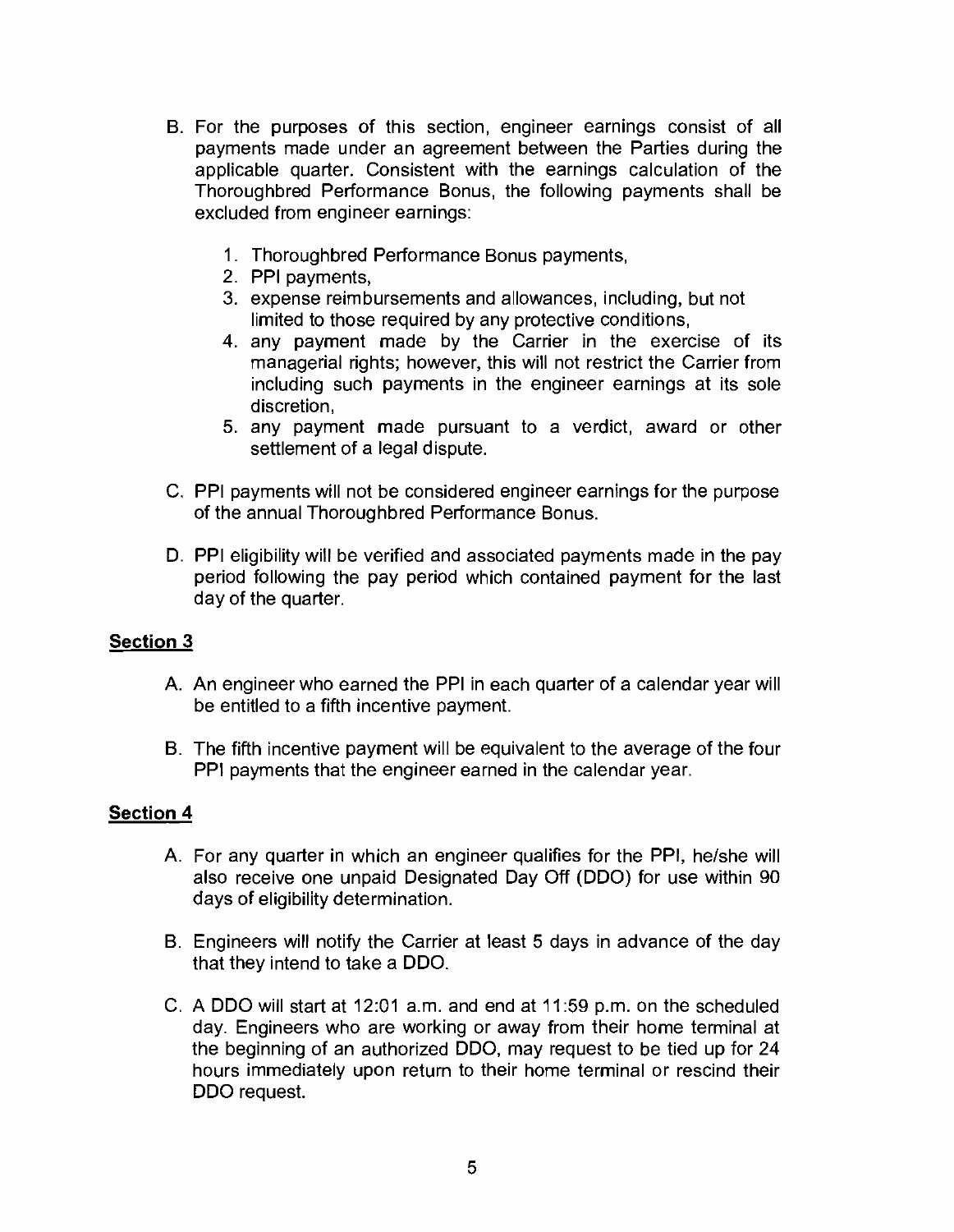- D. A DDO will not disqualify an engineer from PPI eligibility.
- E. A DDO may not be scheduled on a designated Extra Pay (EP) day.
- F. A DDO will be available to the engineer for use to secure absence from work without exception. A DDO cannot be denied unless it would create a service disruption. If the DDO is denied on this basis, the engineer will have one additional Personal Leave Day added to his/her accumulated amount in addition to being allowed to observe one additional non-compensated mark-off day during the 90 day period as defined in Section 4(A) of this Article. This additional noncompensated mark -off day will not disqualify an engineer from PPI eligibility.
- G. An engineer cannot be charged with insubordination for refusing duty when observing an approved DDO. Use of an approved DDO cannot be held against an engineer for discipline, absenteeism, or attendance in any manner.

# **ARTICLE IV - WEEKEND DIFFERENTIALS**

Effective the date of this agreement, Article VI of the November 1, 2003 NSR -BLET agreement, as amended by the September 1, 2008 Agreement, is revised as follows. In addition, the holiday differential and the away- from -home terminal weekend differential payable to engineers are eliminated in all classes of service.

# Section 1 - Through Freight Service

- A. Lay-over Assignments
	- 1. The weekend differential is increased to \$92 payable for starts originating at the Home Terminal for engineers operating in through freight service advertised to layover at an away from home terminal or any other assignment that actually lays over at an away -fromhome terminal.
	- 2. Effective January 1, 2019, this weekend differential is increased to \$93.
- B. Non Lay -over Assignments
	- 1. In all other through freight service, the weekend differential is increased to \$46.
	- 2. Effective January 1, 2019, this weekend differential is increased to \$46.50.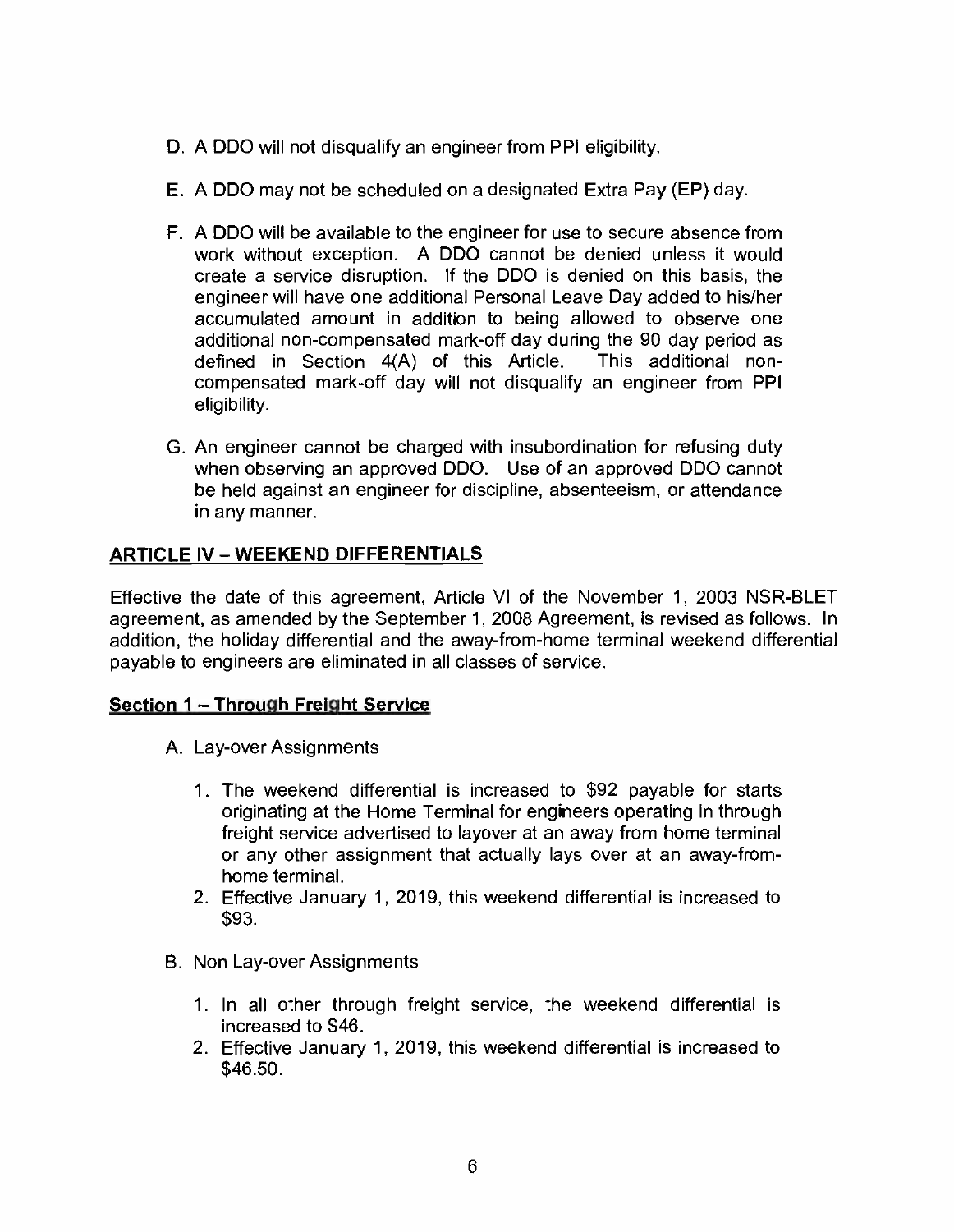# Section 2 - Other than Through Freight Service

- A. In lieu of a weekend differential for engineers working in other than through freight service, engineers will be paid an allowance of \$8.50 for each working start, regardless of the day of the week.
- B. Effective January 1, 2019, this allowance is increased to \$9.

# ARTICLE V - PREDICTABLE WORKFORCE SCHEDULING

Predictable Workforce Scheduling (PWS) will serve as the exclusive method to assign engineers on a weekly cycle based on seniority, qualifications and job preferences. PWS permits engineers to select jobs weekly and provides engineers predictable scheduling and income stability because their job assignments cannot be changed until the next weekly cycle.

Carrier will maintain a database of all engineer assignments, including pools and extra boards, which will be updated as necessary for the following week no later than 11:59 p.m. each Tuesday. Engineers may update their assignment preferences up to 10:00 p.m. each Wednesday. Crew Management will evaluate the assignments and preferences and post engineer assignments for the following week no later than 12:01 p.m. each Thursday.

Engineers will be responsible for accessing the system to determine if their assignment has changed prior to the upcoming weekly cycle, which begins each Saturday at 12:01 a.m. This process will repeat each week under Predictable Workforce Scheduling as described more fully below and in Appendix I.

### Section 1 - Assignment Database

- A. Carrier will maintain an Electronic Database by zone/seniority district displaying all available engineer assignments.
- B. Adjustments to existing assignments, pools and extra boards, establishment of new assignments and the elimination of existing assignments for the upcoming weekly cycle will be submitted by 5:00 p.m. Monday and will be shown in the Electronic Database no later than 11:59 p.m. Tuesday.

### Section 2 - Submitting Preferences

All engineers will be required to electronically indicate their individual preferences for engineer positions on their Electronic Bid Application and will specify a sufficient number of preferences to ensure a selection will be granted on Job Assignment Day, which is Saturday of each week. Engineers will be permitted to make changes or update their individual preferences on their Electronic Bid Application between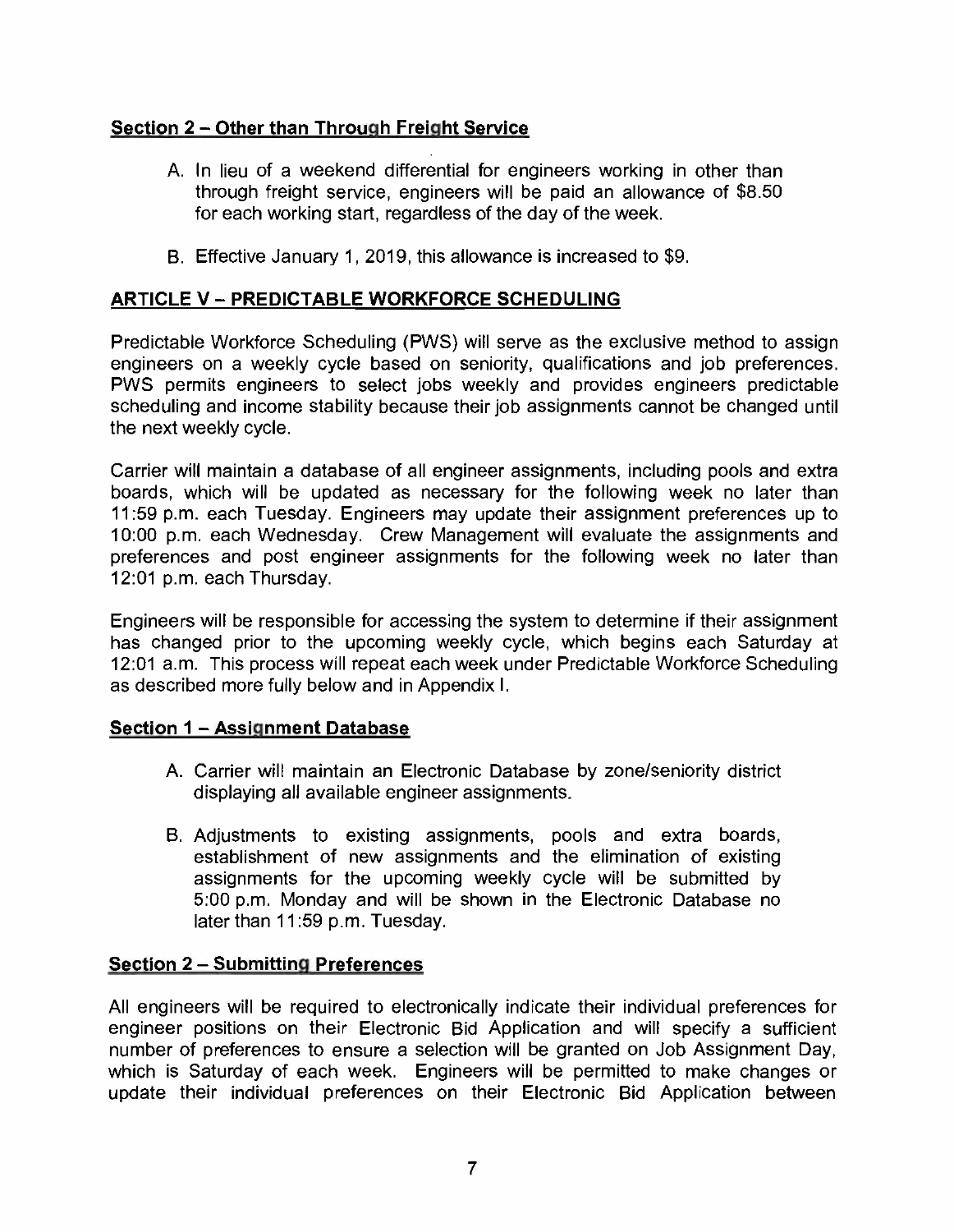12:01 a.m. Saturday and 10:00 p.m. Wednesday during the week preceding Job Assignment Day.

### Section 3 – Job Assignments

- A. Assignments awarded will be posted electronically no later than 12:01 p.m. on Thursday for viewing by Engineers. All engineer job assignments will be assigned effective at 12:01 a.m. on Job Assignment Day (Saturday) based upon the individual preferences Engineers submitted on their Electronic Bid Applications, qualifications, and seniority permitting. Engineers will be required to access the Electronic Database to determine their job assignments prior to 12:01 a.m. each Saturday and must do so to be available for their assignments when rested.
- B. Engineers changing assignments on Job Assignment Day will protect their assignment until 11:59 p.m. Friday. Engineers who are in their home terminal will be placed on their new assignment at 12:01 a.m. Saturday. Engineers working or not in their home terminal at the beginning of Job Assignment Day will remain on their previous assignment until returning to their home terminal and will be placed on their new assignment immediately upon tie -up at their home terminal.
- C. Engineers newly assigned to an extra board or unassigned freight pool will be placed at the bottom of the board/pool on Job Assignment Day or when they return to their home terminal in accordance with their tieup time at the home terminal. If two or more engineers have the same tie-up time, they will be placed on the board/pool in accordance with their last on -duty time.
- D. If the available unassigned freight pool turn is working or out of the terminal when Job Assignment Day takes effect at 12:01 a.m. on Saturday, the turn will be brought back to the home terminal at the bottom of the pool for the newly assigned engineer. The engineer who was working the turn will be shown on a make-up turn and placed on his new assignment when he is relieved at the home terminal.

# Section 4 - Vacation

A. Weekly vacations will commence at 12:01 a.m. Saturday and will end at 11:59 p.m. on Friday. Engineers scheduled to be off for weekly vacation will not have their Electronic Bid Application processed and will not be assigned on Job Assignment Day. Engineers scheduled to return from weekly vacation on the next Job Assignment Day will have their Electronic Bid Application processed by the system.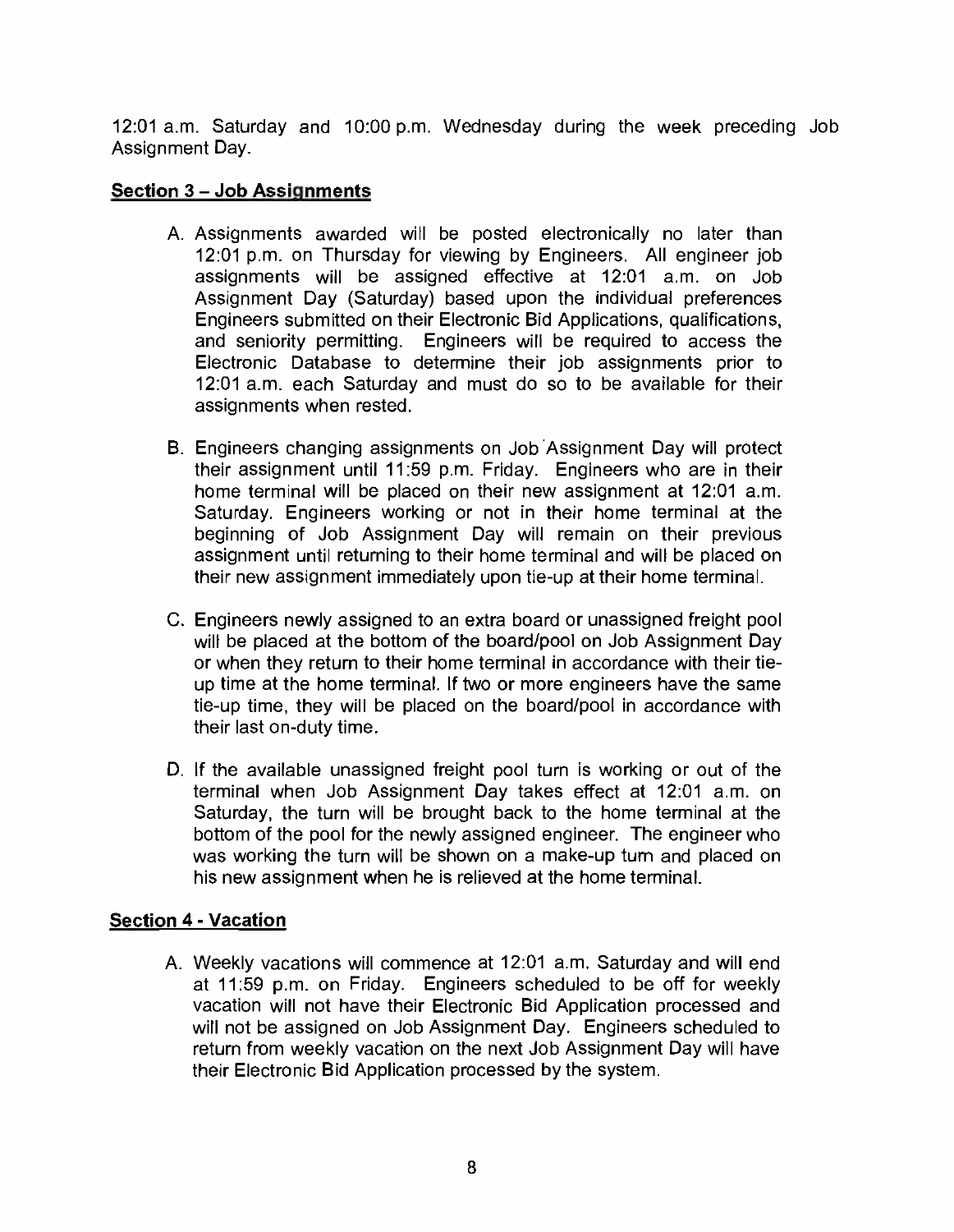- B. On the Friday preceding a week of scheduled vacation, engineers on road and combination road/yard extra boards and unassigned through freight pools will not be required to protect any calls later than 6:00 p.m. These engineers may also opt to place themselves at the foot-of-the-board/bottom of the pool on Friday preceding a week of scheduled vacation. Mark-up from weekly vacation will continue to be afforded at 7:00 a.m. on Saturday unless the scheduled reporting time of the engineer's assignment is before 7:00 a.m. Extra board and pool engineers will retain the option of marking up between 12:01 a.m. and 7:00 a.m.
- C. Daily vacation will begin at 12:01 a.m. and will end at 11:59 p.m., unless otherwise authorized. Engineers who are working or away from their home terminal at the beginning of authorized daily vacation, may request to be tied up for 24 hours immediately upon return to their home terminal.

#### Additional information regarding Predictable Workforce Scheduling may be found in Appendix I.

### **ARTICLE VI - WORK/REST INITIATIVES**

The Parties recognize that the current process for manning and scheduling pools and extra boards should be modified to provide engineers more predictable work/rest schedules. The parties agree that work/rest schedules will be designed with the following principles in mind:

- 1) ensure availability of a sufficient number of engineers;
- 2) provide engineers predictable time off;
- 3) minimize fluctuation in earnings to the engineers;
- 4) minimize cost increases to the Carrier; and,
- 5) adapted to account for differences in pool/extra board size, types of assignments, and operational factors at individual locations.

Work/Rest implementation guidelines are contained in Appendix II.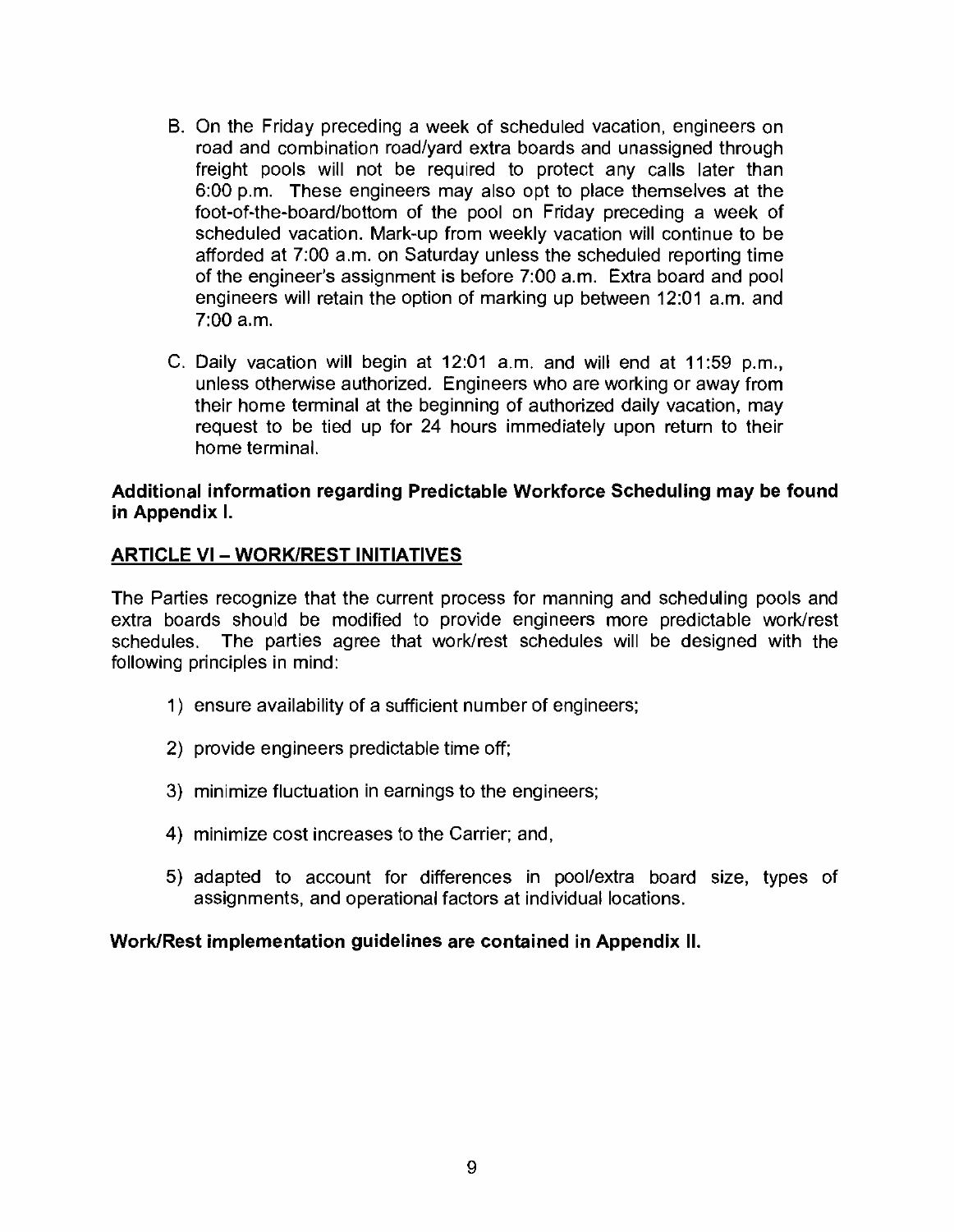# **ARTICLE VII - DETENTION TIME**

Effective the date of this agreement, provisions applicable to detention time are revised so as to provide that engineers eligible to receive detention time will be paid continuous time for all time held after 14 hours at the away from home terminal. All other provisions and practices respecting the timing of and amount paid for detention time remain unchanged.

### ARTICLE VIII - BLET 401(k) SAVINGS PLAN

The Carrier's match to an engineer's BLET 401(k) plan, effective with the match payable in 2016, will no longer be contingent upon the extent to which the Thoroughbred Performance Bonus is achieved. All other terms regarding the match will remain the same.

### ARTICLE IX - BLET SHORT TERM DISABILITY PLAN

Effective the date of this agreement, the December 1, 2004 Letter Agreement (as amended January 1, 2008) is revised so as to increase the amount to be remitted by NSR to the designated BLET Short Term Disability (STD) Plan to \$63.68 per month for employees specified in that letter agreement. Each employee for whom NSR makes such a \$63.68 contribution will have his or her gross pay reduced by the sum of \$13,68 in the same pay period as NSR's contribution to the Plan. BLET and/or the BLET plan will continue to be responsible for the payment of employer taxes, if any, applicable to such STD benefits.

# ARTICLE X - GENERAL PROVISIONS

### Section 1

A Disputes Committee, consisting of an equal number of BLET General Chairmen and Carrier representatives, will be created to discuss matters of mutual interest and to ensure proper administration of the terms of this Agreement.

### Section 2

Except as outlined in Sections 3 and 4 herein, this Agreement shall remain in effect through December 31, 2019 and thereafter until changed or modified in accordance with the provisions of the Railway Labor Act, as amended. No party to this agreement shall serve, prior to November 1, 2019 (not to become effective before January 1, 2020) any notice or proposal (and any pending notices or proposals are hereby withdrawn).

### Section 3

It is expected that following the moratorium period contained in the January 5, 2012 BLET National Agreement a national agreement (hereinafter "NA") settling notices served by the BLET and various railroads will be reached. It is agreed that the following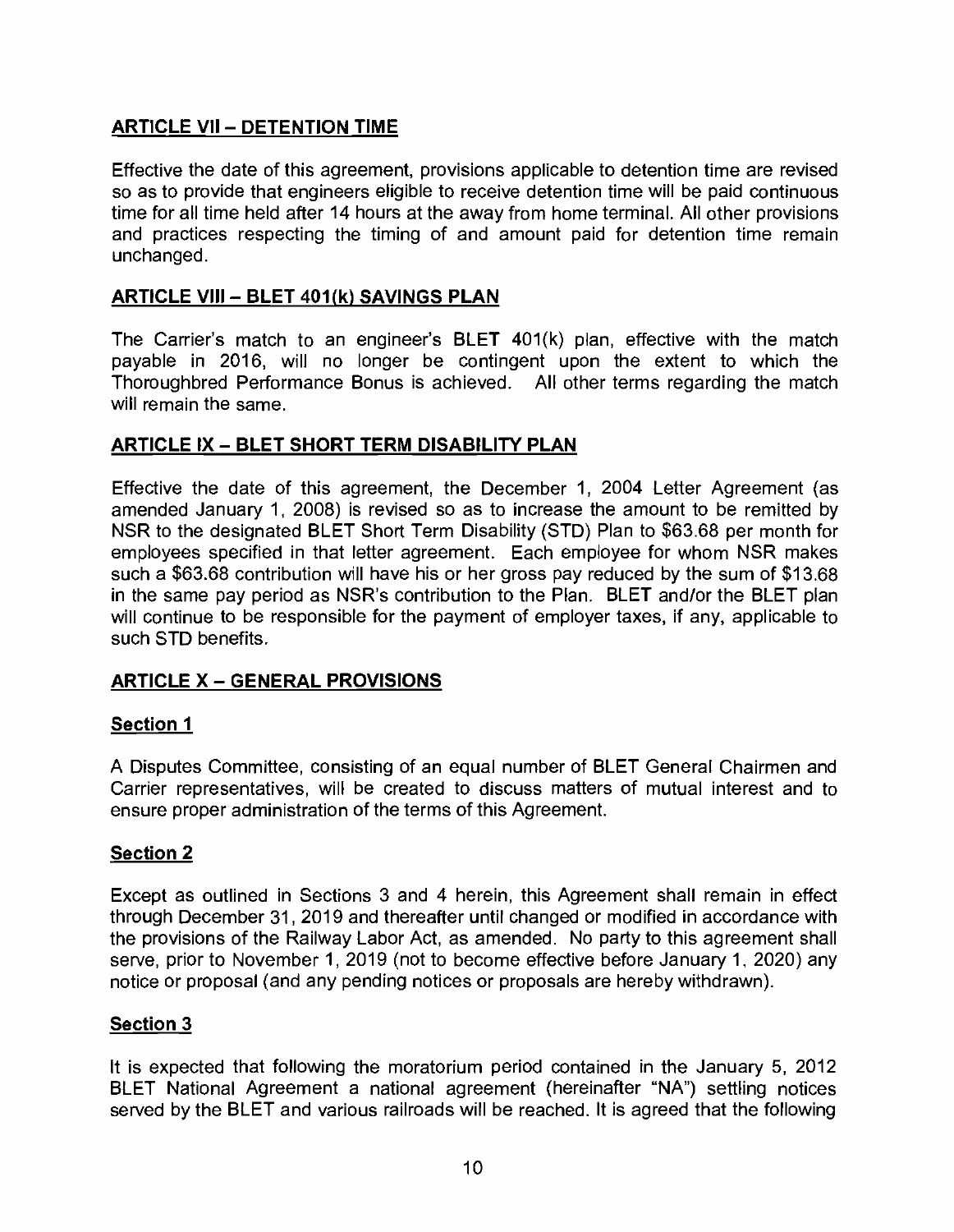provisions (under these or similar designations), If any, contained In the NA will be applicable to the parties signatory to this Agreement bereavement leave, classification, cost savings, disability, holidays, off -track vehicle insurance, personal leave days, productivity improvement, retirement, sick days, staffing and vacation.

#### Section 4

The parties agree that they shall grant and maintain their powers of attorney to their respective representatives at the national level to progress and resolve any Section 6 notices related to health and welfare (H&W) in any national bargaining round(s) that progress between November 1, 2014 and December 31, 2019. When any national settlement on H&W covering engineers represented by the BLET is consummated, such settlement, including moratorium/duration provisions, will be fully applicable to the parties signatory to this Agreement.

Signed at Norfolk, Virginia, this 21<sup>st</sup> day of February, 2015.

**FOR THE CARRIERS:** wu

R. Weaver Vice President Labor Relations

Jerenny Moon 7

J. D. Moore/ Assistant Vice President Labor Relations

C. S. Decké Director Labor Relations

FOR THE BROTHERHOOD OF LOCOMOTIVE ENGINEERS AND TRAINMEN:

D. L. Dehart, General Chairman

S. Peek, General Chairman

M. L. Whale

M. L. Wallace, General Chairman

PARTICIPATING CARRIERS; Norfolk Southern Railway Company The Alabama Great Southern Railway Company Central of Georgia Railway Company The Cincinnati, New Orleans & Texas Pacific Railway Company Georgia Southern and Florida Railway Company Tennessee, Alabama and Georgia Railway Company Tennessee Railway Company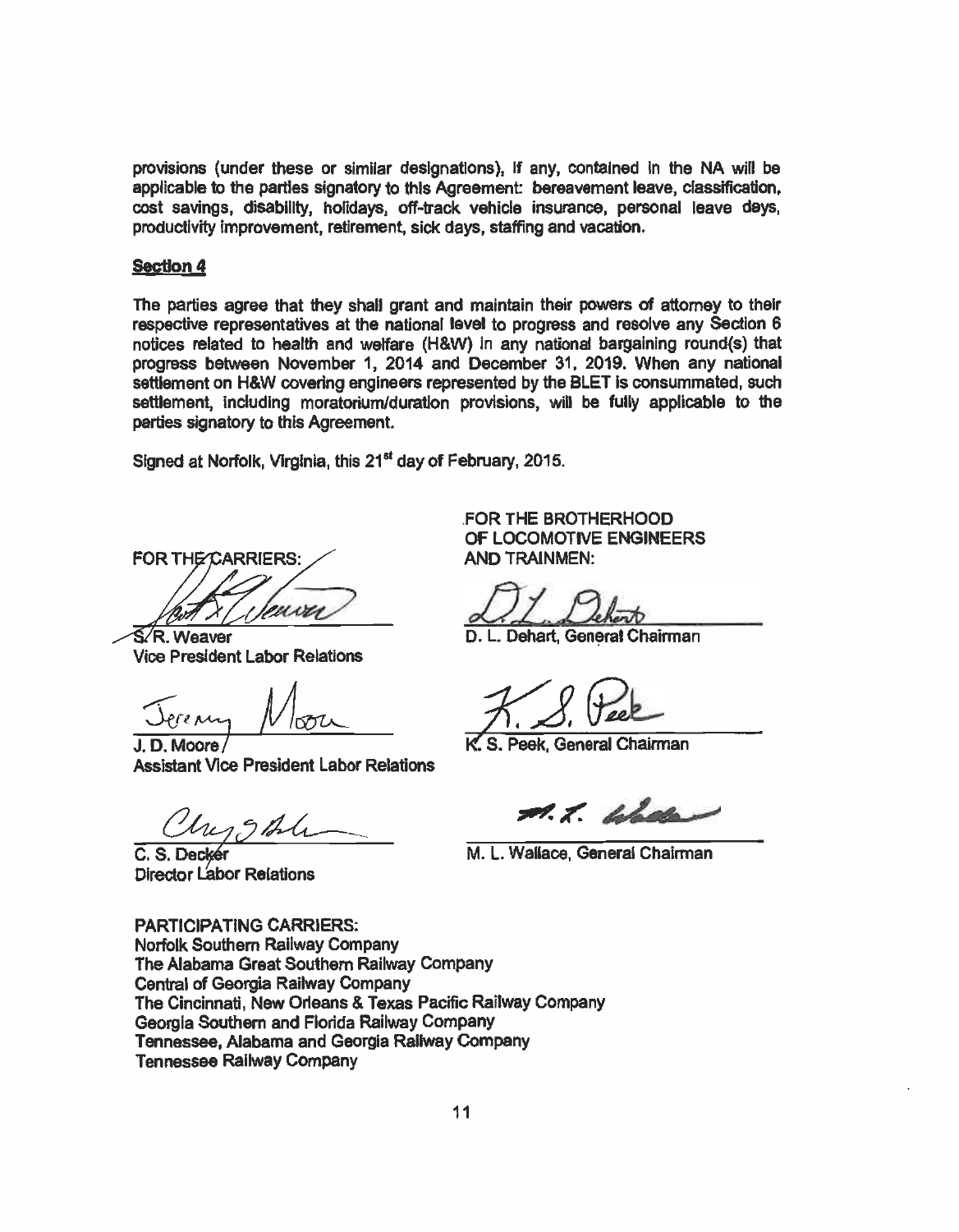#### **APPENDIX I PREDICTABLE WORKFORCE SCHEDULING**

#### **Section 1 – Assignment Database**

- A. Other than through freight assignments (including work trains) that are worked extra three (3) or more days beginning at 12:01 a.m. on Tuesday through 11:59 p.m. on the following Monday will be added to the Electronic Database for the next Job Assignment Day, unless it is known the assignment will not work in that week.
- B. When the conditions of an assignment change, the Electronic Database of assignments will be updated. If the change in conditions would not have previously permitted the incumbent to make a seniority move at the time of the change, Carrier may operate the assignment under the new conditions before the upcoming Job Assignment Day by giving notice to impacted engineers prior to going off-duty the day before the change is effective.
- C. If an assignment contained in the Electronic Database is not awarded but works three (3) or more days the following week, the engineer who included the assignment in his/her Electronic Bid Application and would have been awarded the assignment will receive a basic day payment in addition to all other earnings for each day the assignment worked during that week provided he/she was available on those days.
- D. Carrier may regulate guaranteed extra boards weekly on Job Assignment Day. The number of engineers to be assigned to the guaranteed engineers' extra boards for the upcoming Job Assignment Day will be shown no later than 11:59 p.m. Tuesday. The number of engineers assigned to the guaranteed extra board may be increased at any time.

### **Section 2 – Submitting Preferences**

- A. Engineers who fail to submit preferences or fail to submit a sufficient number of preferences will be assigned a position in the following order:
	- 1. Unfilled/open positions protected by the supply point;
	- 2. Unfilled/open positions on the extra board at the supply point;
	- 3. Unfilled/open positions at the next supply point in accordance with local practices
- B. When it is known by 10:00 p.m. on the Wednesday prior to a Job Assignment Day that an engineer will be off for an extended absence (injury, discipline, medical, leave of absence, military leave, etc.), his/her Electronic Bid Application will not be processed and the engineer will not be assigned on Job Assignment Day.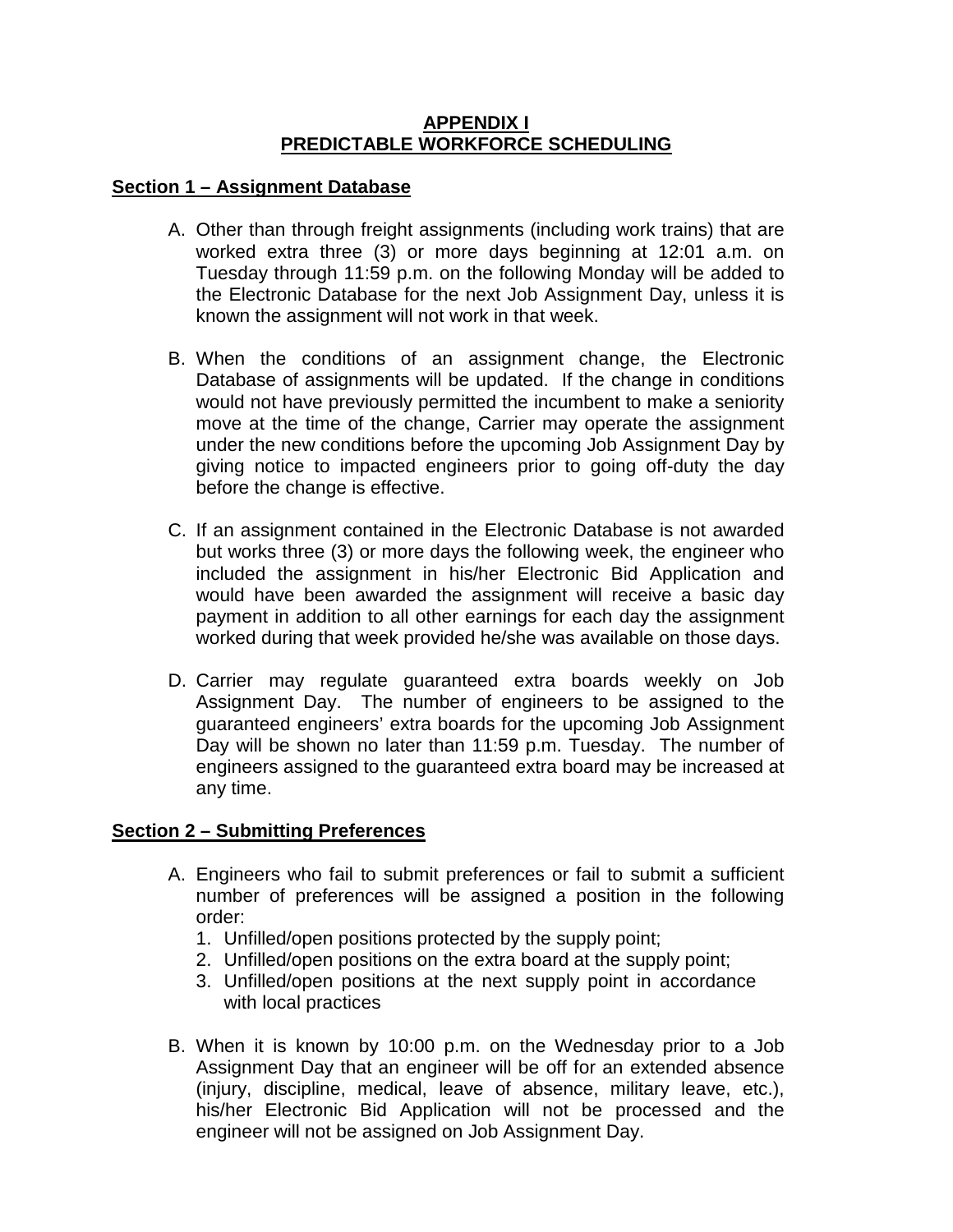C. Engineers marking up after being off for an extended absence (injury, discipline, medical, leave of absence, military leave, etc.) must arrange with Crew Management to ensure their Electronic Bid Application is activated prior to 10:00 p.m. Wednesday before the upcoming Job Assignment Day. In the event the engineer is not available to protect the position awarded, it will be filled from the extra board until they are marked-up during that week.

Engineers who have not been awarded an assignment when they are marked-up will be assigned as outlined in Paragraph A above.

### **Section 3 – Job Assignment**

- A. Extra board engineers protecting an assignment at an outlying point who are changing assignments will be deadheaded (and paid accordingly) to the home terminal of their new assignment immediately upon tie-up from their tour of duty that started on Friday.
- B. Engineers whose assignments are abolished between Job Assignment Days will receive payment at the applicable rate for each day/trip their assignment would have worked in the advertised work week in addition to all other earnings.
- C. Engineers in assigned other than through freight service will receive payment at the applicable rate for each day/trip their assignments are annulled between Job Assignment Days except when holiday qualifying assignments are annulled on holidays and/or the assignments are annulled due to Acts of Providence.
- D. Engineers changing assignments to a pool with active and inactive boards who are in their home terminal when Job Assignment Day takes effect will be placed at the bottom of the active board if the available turn is on the active board. Otherwise, newly assigned engineers who are in their home terminal will be placed at the bottom of the inactive board. Engineers who are not in the home terminal when Job Assignment Day takes effect will be placed as outlined above when they return to the home terminal.
- E. If the available turn in a pool with active and inactive boards is working or out of the terminal when Job Assignment Day takes effect, the turn will be brought back to the bottom of the inactive board to the newly assigned engineer. The engineer who was working the turn will be shown on a make-up turn and placed on his new assignment when he is relieved at the home terminal.
- F. Engineers, BLET Local and General Chairmen will be provided access to jobs assigned.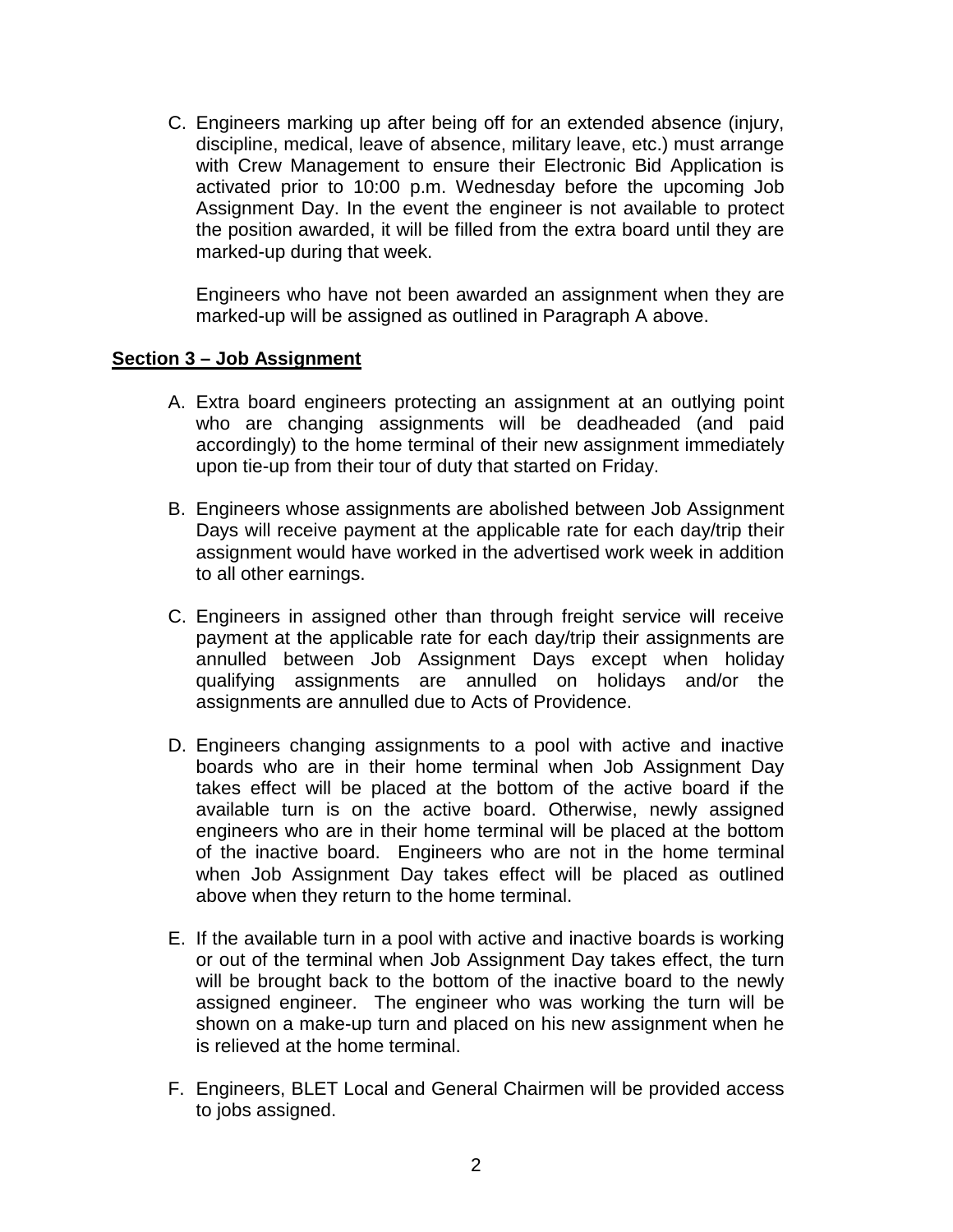### **APPENDIX II WORK/REST IMPLEMENTATION GUIDELINES**

### **Section 1 – Work/Rest Pools and Extra Boards**

- A. Consistent with the provisions of Article VI, the parties agree that the preferred/primary work/rest schedule for unassigned pool freight service and extra boards (road and combination road/yard) will be six (6) available days followed by two (2) rest days (6/2), wherein the rest days rotate.
- B. The parties may consider alternative work/rest schedules consistent with the provisions of Article VI as outlined below:
	- 1. Four (4) available days followed by one (1) rest day (4/1) wherein the rest days rotate;
	- 2. Combination of six (6) available days followed by two (2) rest days, then five (5) available days followed by one (1) rest day (6/2, 5/1);
	- 3. Other work/rest schedules as may be mutually agreed upon.
- C. Existing pool service that naturally provides predictable time off may remain in place by mutual agreement.
- D. Following Carrier's notice as outlined in Section 6, the parties will discuss work/rest conditions for unassigned pool service and extra boards prior to implementation. The parties may consider work/rest schedules as outlined in paragraphs A or B above. As outlined in Section 6, if the parties cannot agree, the 6/2 work/rest schedule may be established subject to the following conditions:
	- 1. The involved pool or extra board will be divided into four work/rest groups.
	- 2. An engineer at the home terminal will be marked off rest days at 8:00 p.m. on the day preceding his/her assigned rest days. An engineer who is on duty or at the away from home terminal at the beginning of his/her assigned rest days will be automatically marked off upon arrival at the home terminal.
	- 3. An engineer will be automatically marked up at 10:00 p.m. (service to begin no earlier than 12:01 a.m.) on his/her last rest day on his/her turn as it stands in the rotation. If the engineer's turn reaches the first out position before completion of the rest days, the turn will be held in place until completion of the rest period, when it will again be subject to call.
	- 4. An engineer who has a duty period that extends into his/her assigned rest days will observe his/her rest period and will be automatically marked up at the expiration of the 48 hour rest period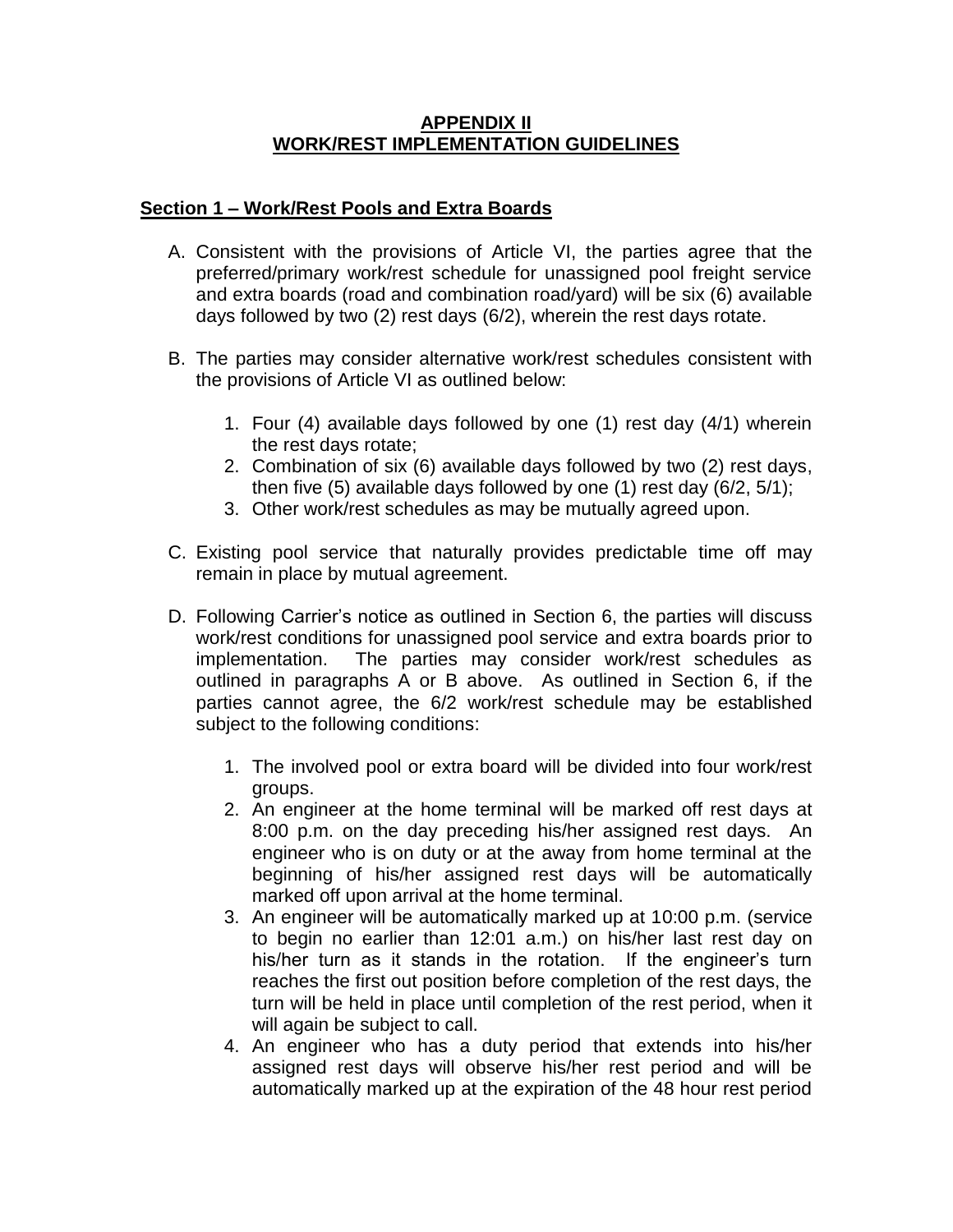on his/her turn as it stands in the rotation. If the engineer's turn reaches the first out position before completion of the 48 hour rest period, the turn will be held in place until the completion of the rest period, when it will again be subject to call.

- 5. Engineers may not make seniority moves within the pool or extra board.
- 6. A newly assigned engineer to the pool or extra board will be placed on an available turn. If no vacant or new turn exists, the engineer will be placed on the turn occupied by the junior engineer. In each case, the newly assigned engineer will be placed at the bottom of the pool/board and assume the conditions of the turn, including the work/rest cycle.
- 7. When a pool or extra board is reduced, the junior engineer(s) will be removed.
- 8. The parties recognize it may be necessary to periodically re-assign engineers among the work rest groups to maintain an even distribution. Before making adjustments, Carrier will consult with the appropriate BLET local chairman.
- 9. Implementation of work/rest schedules does not override the parties' obligation to comply with the Rail Safety Improvement Act (RSIA).

The following provisions will apply to 6/2 work/rest extra boards:

- 10.Engineers held to an outlying point vacancy in accordance with schedule rules will forfeit their right to the assigned extra board rest day(s) for the duration of the vacancy.
- 11.Carrier will continue to regulate the number of engineers assigned to the extra board.

# **Section 2 – Pool Turn Handling**

All unassigned work/rest pools, except those outlined in Section 1(C) of this Appendix, will be handled as follows:

- A. When a pool turn becomes first out at the home terminal and the incumbent engineer is unavailable at call time (except for statutory rest or rest days), his/her turn will be placed at the bottom of the pool, where it will remain until the engineer marks up. The next rested and available engineer in the pool will become first out and called for the trip. Turns for engineers observing assigned rest days will be handled in accordance with Section 1, Paragraph D, 3 of this Appendix.
- B. When such a pool is exhausted, a make-up turn may be added to the pool at the home terminal. The make-up turn will take its turn at the away-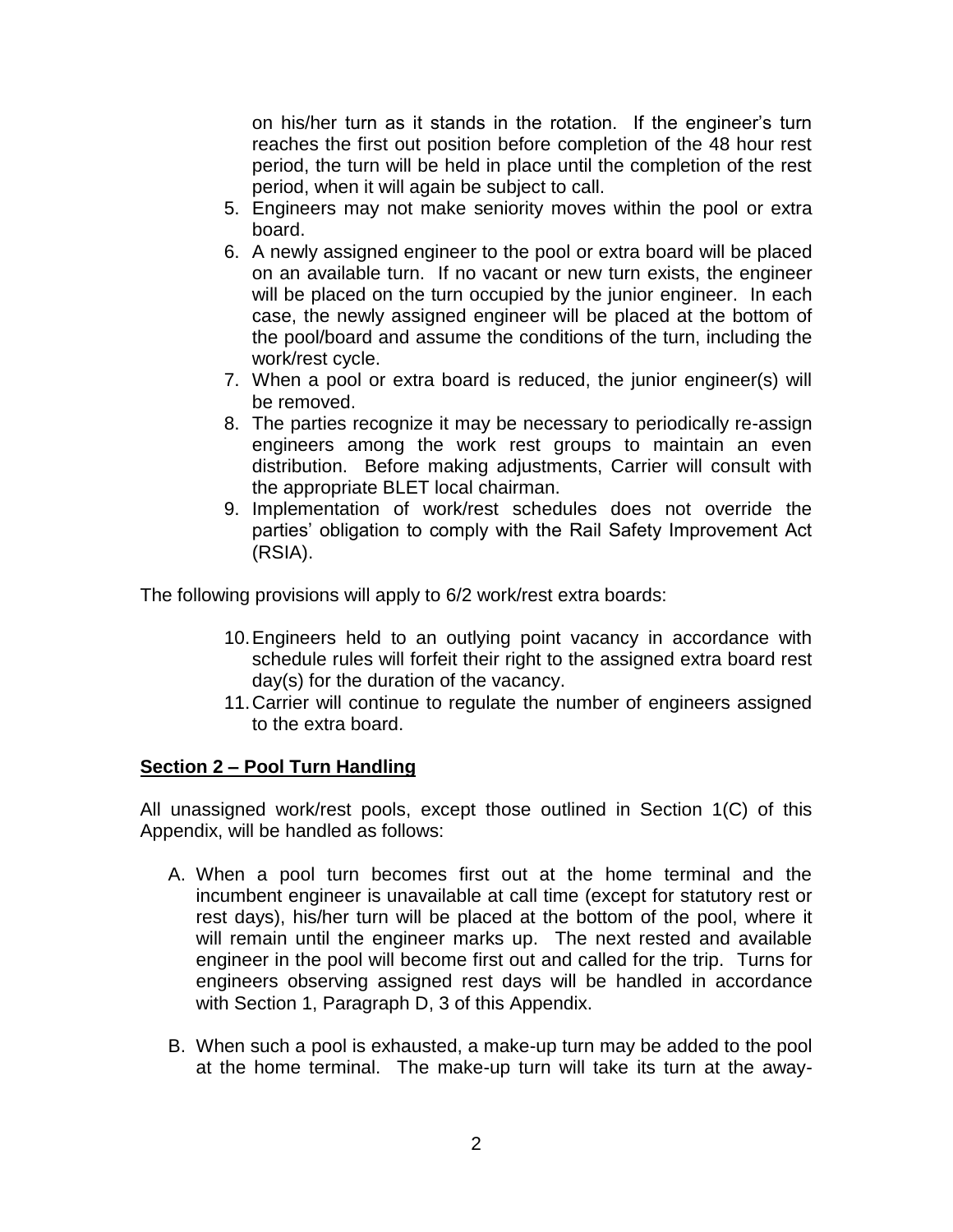from-home terminal and will be removed from the pool after it arrives at the home terminal.

#### **Section 3 – Pool Regulation**

Effective with the implementation of work/rest pools, and no later than January 1, 2016, pool regulation will be modified as follows for through freight pools.

- A. All pool service will be regulated on starts rather than mileage. A start is defined as any trip (terminal to terminal working trips, terminal to terminal deadhead trips, combined deadhead and service or combined service and deadhead trips, turnaround trips, etc.) made by either a pool turn or makeup turn in a pool.
- B. Pool service will be regulated as follows:

| Pool Mileage (Trip)  | <b>Monthly Starts Target</b> |
|----------------------|------------------------------|
| Up to 160 miles      | Between 20 and 23            |
| $161 - 190$ miles    | Between 19 and 22            |
| $191 - 250$ miles    | Between 18 and 21            |
| 251 miles or greater | Between 17 and 20            |
|                      |                              |

- C. The above monthly starts targets may be modified by mutual agreement.
- D. Pools will be regulated no more than once per week.
- E. The checking period for pool service will begin each Friday for the previous twenty (20) days (including Friday). The following formula will be used to determine the average monthly starts per turn:
	- 1. Calculate the number of monthly starts for the pool by multiplying the number of starts made by the pool during the checking period by 1.5.
	- 2. To determine the average monthly starts per turn, divide the number of monthly starts for the pool by the number of regular pool turns.
- F. If the average monthly starts per turn are within the parameters for the pool outlined in B above, no adjustment is necessary. If the average monthly starts per turn are outside the parameters for the pool outlined in B above, the pool will be adjusted so that the average number of monthly starts per turn is within the applicable range for the pool, as close as possible to the middle of the range. When mid-range adjustment is the objective, resulting turn fractions of .51 will be rounded up and .50 and below will be rounded down.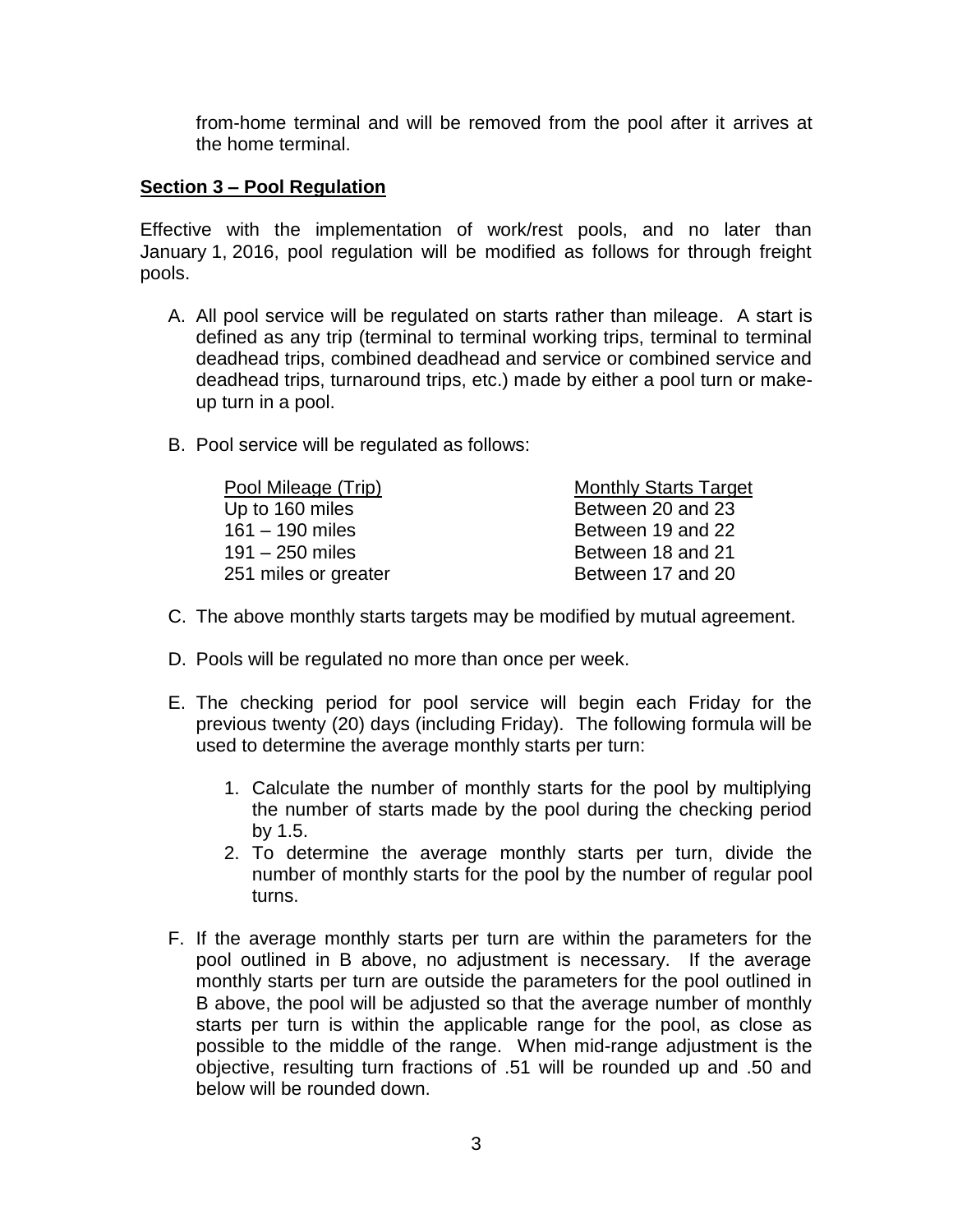- G. The parties recognize that the regulation method provided is intended to meet operational obligations, achieve manpower stability and provide sufficient earning opportunity for the involved engineers. To ensure the successful application of this provision, the monthly start regulation range of a specific pool may be modified by mutual agreement between the parties if the regulation results in the following:
	- 1. Consistently depressed earnings for involved engineers;
	- 2. Consistent need for adjustment;
	- 3. Consistently excessive RSIA mandatory unavailable time;
	- 4. Consistently excessive make-up turns necessary;
	- 5. Trains consistently held for engineers;
	- 6. Less than consistently predictable time off.

#### **Section 4 – Work/Rest Extra Board Guarantee**

- A. Engineers assigned to work/rest extra boards, as outlined in Section 1, who stay marked up to the extra board the entire bi-weekly pay period, except for their scheduled rest day(s), will be eligible for existing bi-weekly guarantee subject to applicable general wage increases, cost of living adjustments, and rate progression. Engineers who mark off for any reason, except as provided in A(1) through A(4), will forfeit their guarantee for the applicable bi-weekly pay period.
	- 1. Engineers will not forfeit their guarantee while observing compensated leave, such as bereavement leave, jury duty, personal leave, or single day(s) of vacation. Guarantee for engineers observing compensated leave will be reduced by 1/14 for each day of compensated leave and payment(s) for the compensated leave will not be held against the guarantee.
	- 2. Local Chairmen will have their guarantee reduced by 1/14 for each non-rest day they are marked off union business.
	- 3. Engineers observing a Designated Day Off (DDO) will have their guarantee reduced by 1/14 for each non-rest day they are unavailable.
	- 4. Engineers who mark-off for weekend military obligation, no more than one weekend per month, will have their guarantee reduced by 1/14 for each non-rest day they are unavailable.
- B. If the number of engineers assigned to an extra board is increased or decreased the engineers' guarantee will be prorated for the period they are assigned to the extra board.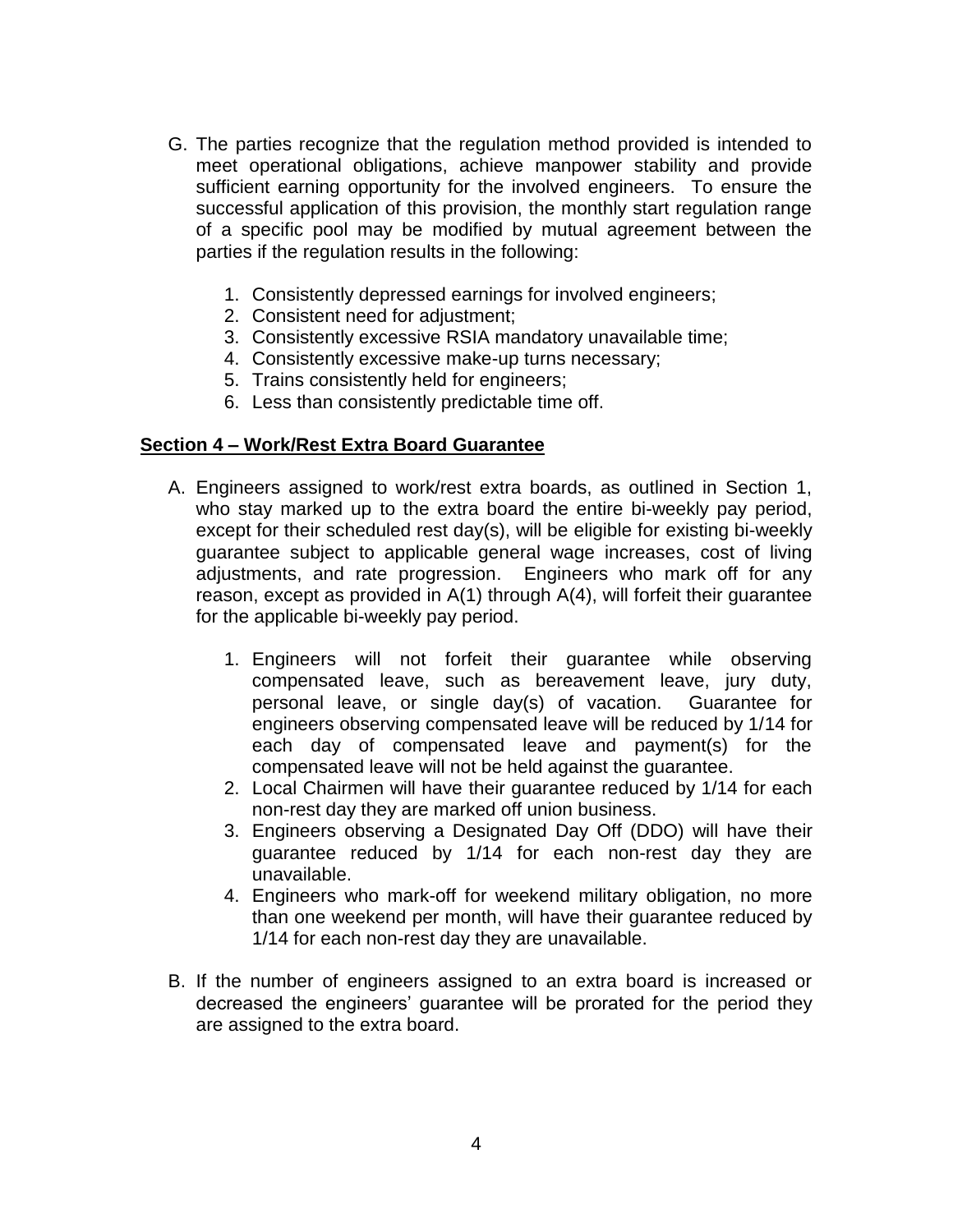### **Section 5 – Calling windows**

In addition to existing assigned service assignments/rules, calling windows may be advertised by mutual agreement for engineers to operate designated trains or groups of trains within a six (6) hour or less window at the home and away from home terminal under the following conditions:

- A. Engineers may be called to go on duty on one of the designated trains or groups of trains within a six (6) hour or less on duty window beginning with the designated start time. Engineers will not be responsible to protect service in advance of the advertised calling window at the home terminal.
- B. Engineers with overlapping calling windows will be called in order of the earliest calling window first.
- C. Upon expiration of the calling window, engineers will be paid on a minute to minute basis at the pro rata rate of pay for up to two (2) hours. At the expiration of the two (2) hours, engineers will be placed on duty. No later than two (2) hours from the designated calling window end time, engineers will be:
	- 1. Called for a designated train;
	- 2. Called for another train outside of the service with the same final terminal and paid a basic day in addition to all other earnings;
	- 3. Deadheaded;
	- 4. Annulled and paid a round trip at the applicable rate.

# **Section 6 – Notice Procedures**

- A. Carrier may serve 20 days written notice to the BLET General Chairman of its intent to establish work/rest schedules for unassigned pools and extra boards. The notice will identify the involved pool(s) and/or extra board(s) and the proposed work/rest schedule as outlined in Section 1.
- B. If either party believes implementation or continuation of the work/rest schedule for the involved service does not meet the objectives of the work/rest principles as outlined in Article VI, written objection to the Disputes Committee may be filed. The Disputes Committee will meet within 20 days of the objection to resolve the issues, unless other arrangements are made.
- C. If the Disputes Committee is unable to resolve the dispute, status quo will be maintained for the involved service.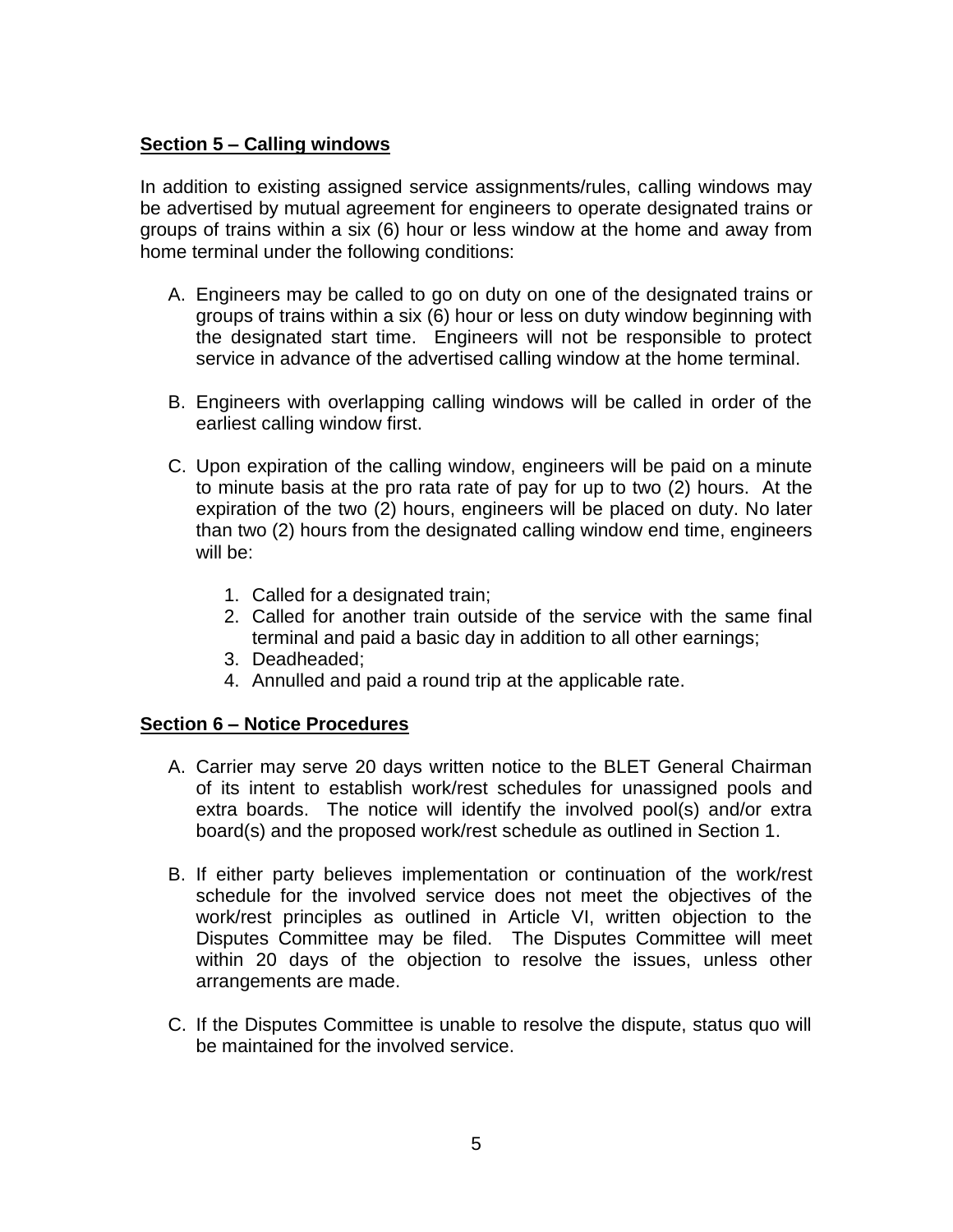- D. Work rest schedules, other than 6/2 work/rest schedule, must be mutually agreed to by the parties. If the involved service concerns implementation or continuation of a 6/2 work/rest schedule, the dispute may be submitted to expedited arbitration. The party who believes implementation or continuation of the 6/2 work/rest schedule violates the principles outlined in Article VI will bear the burden of proof. The Arbitrator will determine if the 6/2 schedule meets the work/rest principles contained in Article VI:
	- 1. ensure availability of a sufficient number of engineers;
	- 2. provide engineers predictable time off;
	- 3. minimize fluctuation in earnings to the engineers; and,
	- 4. minimize cost increases to the Carrier.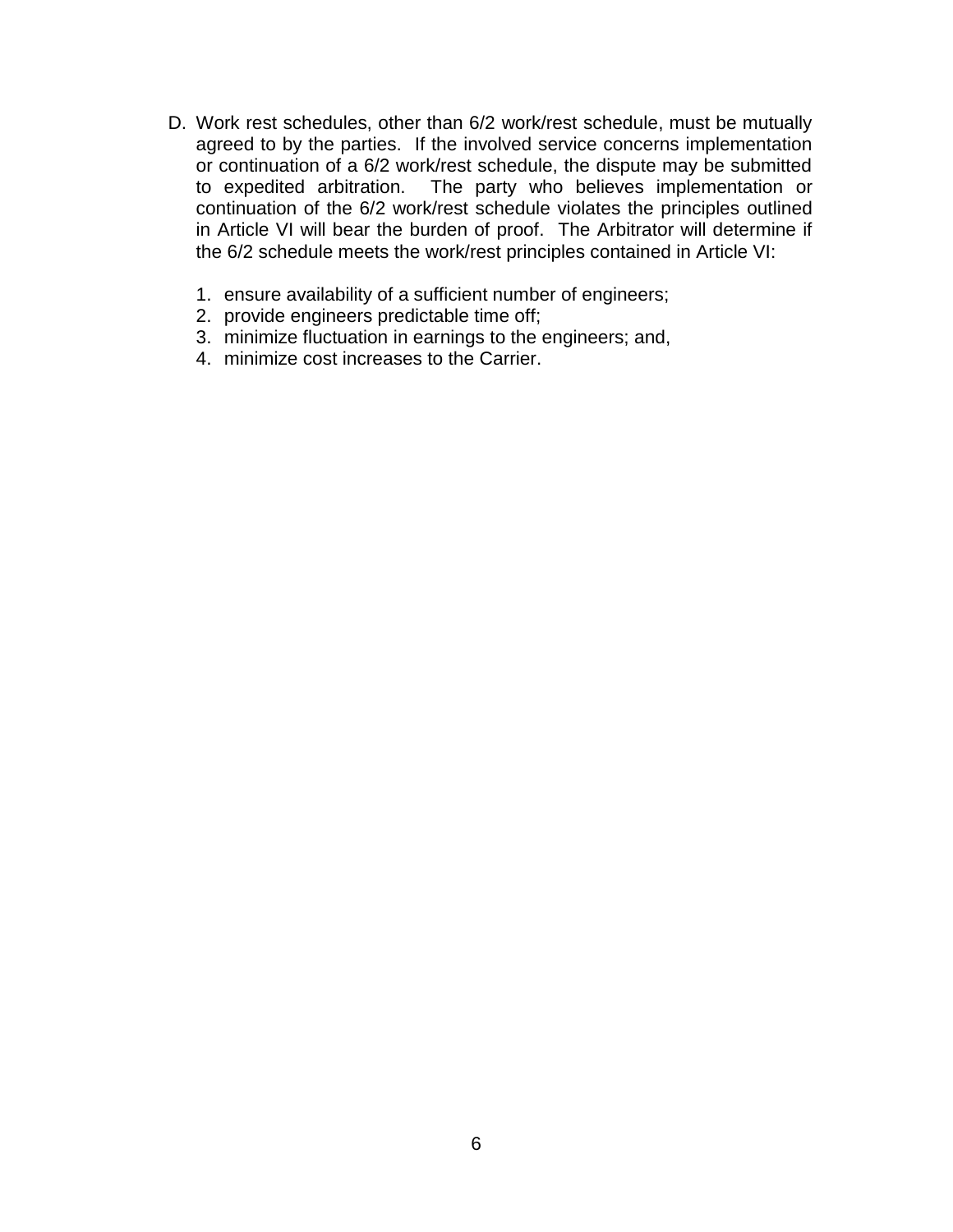## **AGREED TO QUESTIONS & ANSWERS**

# **ARTICLE I – COMPENSATION**

- **Q1: For purposes of eligibility for the signing bonus and/or lump sum payment outlined in Article I, how are engineers who are dismissed or off pending a disciplinary investigation treated with respect to having an employment relationship with the Carrier?**
- A1: Engineers off pending or dismissed, who are subsequently reinstated, will be eligible for the payment within ninety (90) days of reinstatement.
- **Q2: Will the signing bonuses or lump sum be considered engineer earnings for the purpose of calculating the Thoroughbred Performance Bonus or Professional Performance Incentive?**
- A2: No, consistent with past agreements.

### **ARTICLE II – THOROUGHBRED PERFORMANCE BONUS**

- **Q1: For purposes of eligibility for the Thoroughbred Performance Bonus (TPB) in Article II, Section 3, how are engineers who are dismissed or off pending a disciplinary investigation treated with respect to having an employment relationship with the Carrier?**
- A1: Engineers off pending or dismissed, who are subsequently reinstated, will be eligible for the payment within ninety (90) days of reinstatement.

### **ARTICLE III – PROFESSIONAL PERFORMANCE INCENTIVE**

- **Q1: Are scheduled rest days considered a non-compensated mark-off for purposes of PPI?**
- A1: No.
- **Q2: How are GR-13/GR-14/GR-27 offenses defined for the purposes of applying PPI eligibility?**
- A2: This Article refers to the offenses as defined in effect as of the date of this Agreement.
- **Q3: How will engineers who work as an engineer and in other crafts during the same quarter be handled for PPI eligibility?**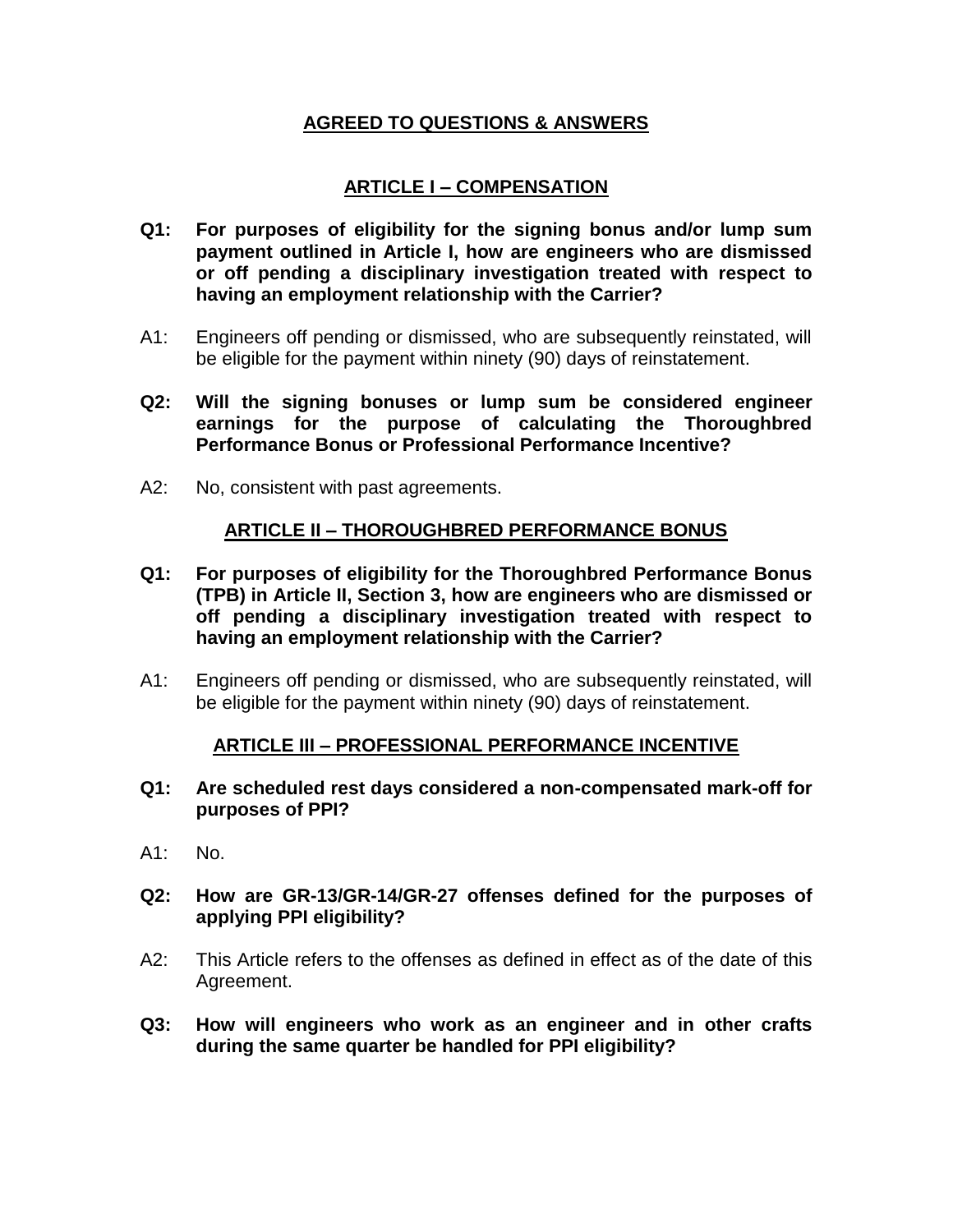A3: The performance criteria will be based on service as an engineer. The calculation of the incentive amount will be based on engineer earnings as defined by Article III, Section 2(b) of this Agreement.

#### **Q4: How will DDOs be handled when an engineer is working in another craft?**

A4: A DDO may only be scheduled and taken when an engineer is holding an engineer assignment.

### **ARTICLE V & APPENDIX I – PREDICTABLE WORKFORCE SCHEDULING**

#### **Section 1 – Assignment Database**

- **Q1: Will the electronic Database display an indicator when the assignments have been updated for the next weekly cycle?**
- A1: Yes.
- **Q2: Will work trains called in emergency (derailment, Act of Providence, etc.) that work three (3) or more days as outlined in Section 1, Paragraph A of Appendix I be included in the Electronic Database for the upcoming Job Assignment Day?**
- A2: No, unless it is known the assignment will work three (3) or more days in the upcoming week.

#### **Q3: Does this Agreement change Carrier's ability to set back the starting time of assignments?**

A3: No. The starting time of an assignment may be temporarily changed where permitted by the applicable BLET Schedule Agreement.

#### **Section 2 – Submitting Preferences**

- **Q4: Does the term "engineer" include all employees on the engine service rosters?**
- A4: Yes.
- **Q5: Will engineers who were off for an extended absence (injury, discipline, medical, leave of absence, etc.) and marked-up without an assignment be permitted to choose between placement on an unfilled position and an extra board position?**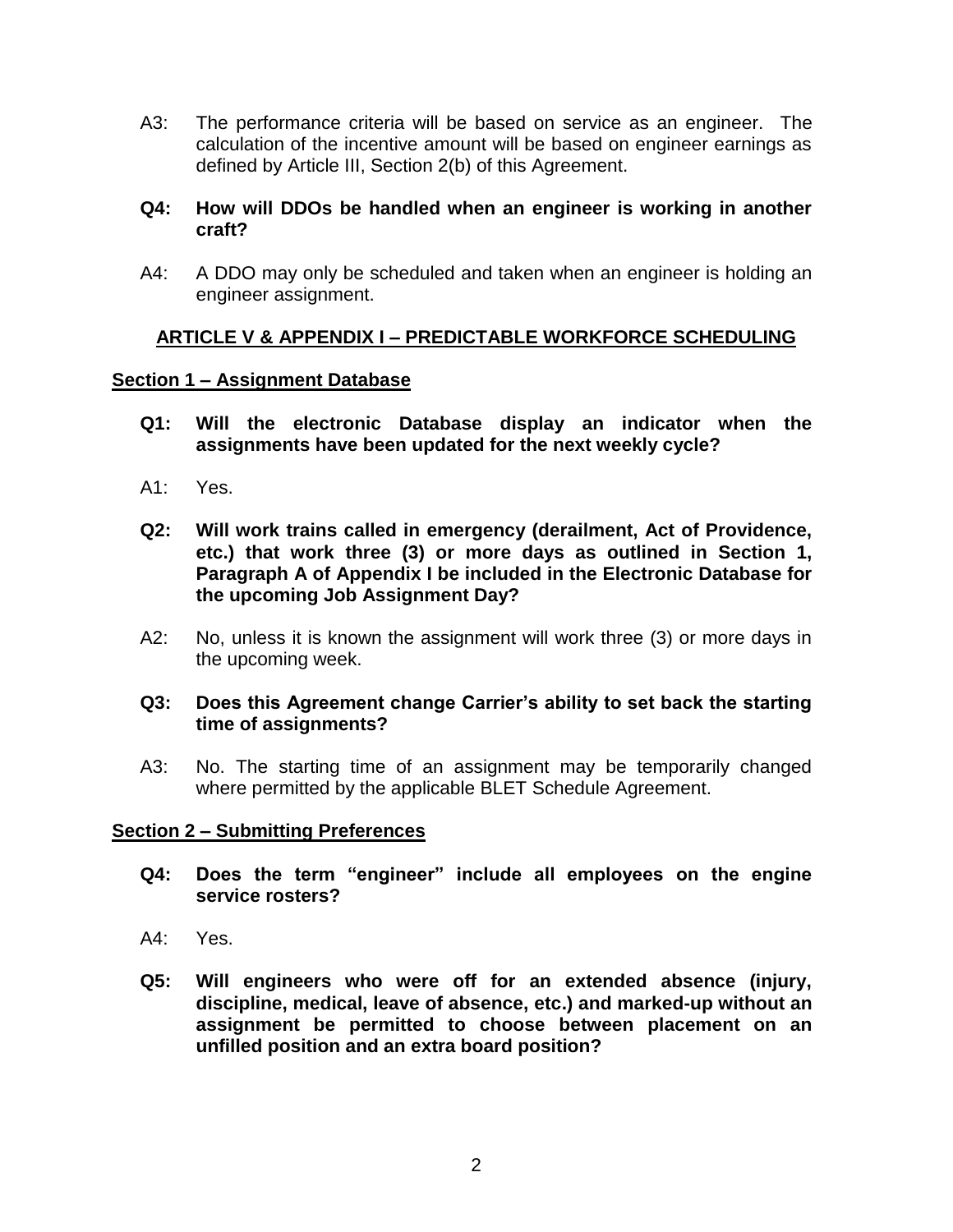A5: Engineers will be placed where qualified. Engineers qualified on an unfilled position and the extra board will be placed on their preferred assignment, seniority permitting. Engineers not qualified to hold an unfilled position or the extra board may be placed on the supplemental board once marked-up and may be called for assignments, on which they are qualified, when the primary extra board is exhausted until reassigned on Job Assignment Day.

### **Section 3 – Job Assignments**

- **Q6: Will the senior engineer preferring an assignment be considered if his qualifications for the assignment have lapsed?**
- A6: Yes.
- **Q7: How will engineers not previously qualified on an assignment become eligible for placement on that assignment?**
- A7: Engineers will make qualification arrangements with their supervisor to be considered for the assignment, seniority permitting. Qualification arrangements will be handled promptly without unnecessary delay.
- **Q8: Is it the intent of this Agreement to modify existing agreements or practices regarding when engineers will be paid for time spent qualifying/re-familiarizing?**
- A8: No.

#### **Q9: Will the turn of an engineer newly assigned on Job Assignment Day be held for rest?**

- A9: Yes. If an engineer's turn reaches the first out position before he/she is rested, it will be held in place until rested and again subject to call.
- **Q10: May Carrier decrease the number of engineers on a guaranteed engineer's extra board between Job Assignment Days?**
- A10: Carrier may not reduce engineers assigned or added to the extra board until the next Job Assignment Day.
- **Q11: When will engineer extra board guarantee payments begin and end for engineers moving to or from the extra board on Job Assignment Day?**
- A11: Guarantee payments for engineers newly assigned to an extra board will begin at 12:01 a.m. on Job Assignment Day. If the engineer is not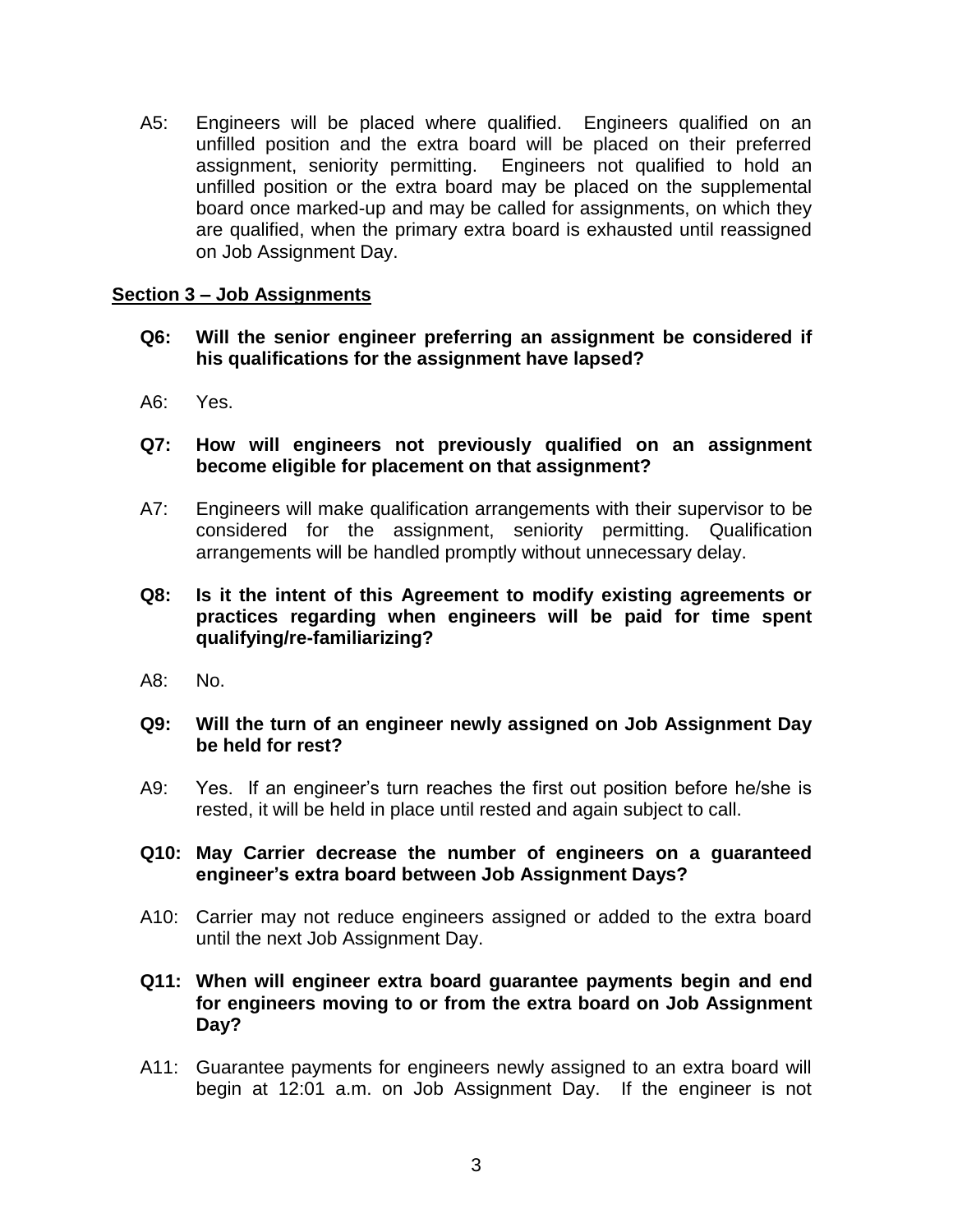available due to working a previous assignment on Job Assignment Day, guarantee coverage will begin on the first day available on the extra board without regard to the time placed on the extra board.

Engineers moving from the board on Job Assignment Day will remain on the board and eligible for guarantee, if otherwise eligible, until 11:59 p.m. Friday.

#### **Q12: In Section 3, Paragraph C of Appendix I, what constitutes assigned other than through freight service?**

- A12: Regularly assigned yard, road switcher, mine run, local, pusher, and utility engineer assignments.
- **Q13: Will BLET Local and General Chairmen have access to engineers' Electronic Bid Applications under their jurisdiction?**
- A13: Yes.

#### **Q14: When changing assignments to a pool or extra board, may engineers specify their preferred turn?**

A14: When changing assignments to unassigned pools or extra boards, including those with rotating rest days, engineers will be assigned to the available turn. Available turn is defined as a new or vacant turn, or the turn occupied by the junior engineer. When changing assignments to pools or extra boards with fixed rest day(s) or pools with calling windows, engineers may specify their preferred turn. If there are multiple turns with the same fixed rest day(s) or calling windows, engineers may specify their preferred group of turns, and will be assigned to the available turn in the group as outlined above.

#### **Q15: In pools with active and inactive boards, will an inactive turn be moved to the active board when an available turn working or out of the terminal is brought back to the bottom of the inactive board to a newly assigned engineer?**

A15: No. When a turn, including a make-up turn, returns to the home terminal, the first out inactive turn will be moved to the active board. The make-up turn will be removed from the pool upon arrival.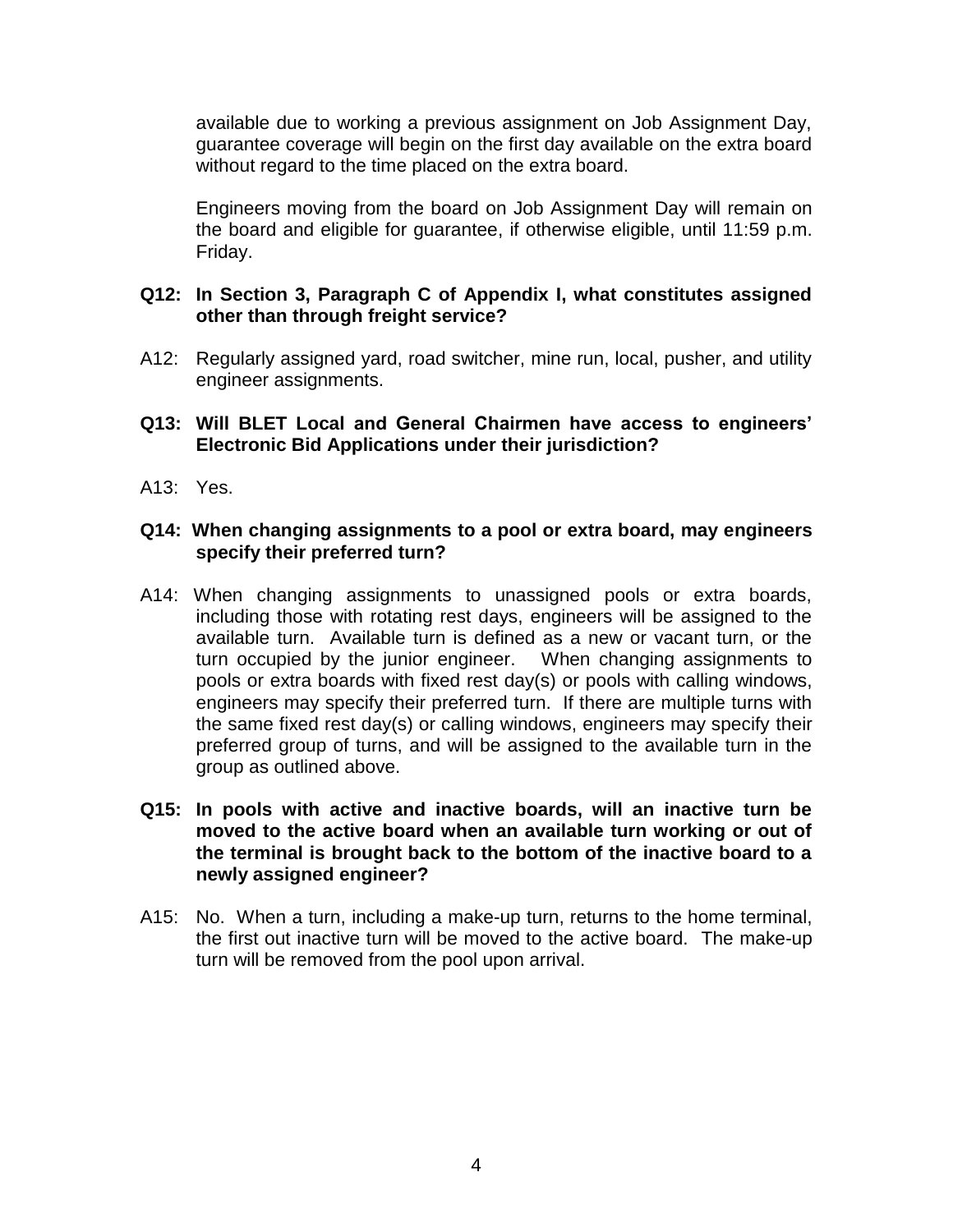### **ARTICLE VI & APPENDIX II – WORK/REST INITIATIVES**

- **Q1: Will the single day vacation divisor be reduced when rotating work/rest schedules are implemented for unassigned pools/extra boards?**
- A1: No, it will remain seven (7) days.
- **Q2: Is a flip trip counted as one or two starts under Appendix II, Section 3?**
- A2: A flip trip will be counted as two (2) starts if the terminal to terminal mileage exceeds 130 miles, otherwise it will be counted as one (1).
- **Q3: Is it the intent of Appendix II, Section 5(C)(2) to utilize calling window engineers on other trains outside of the service ahead of rested and available pool engineers?**
- A3: No.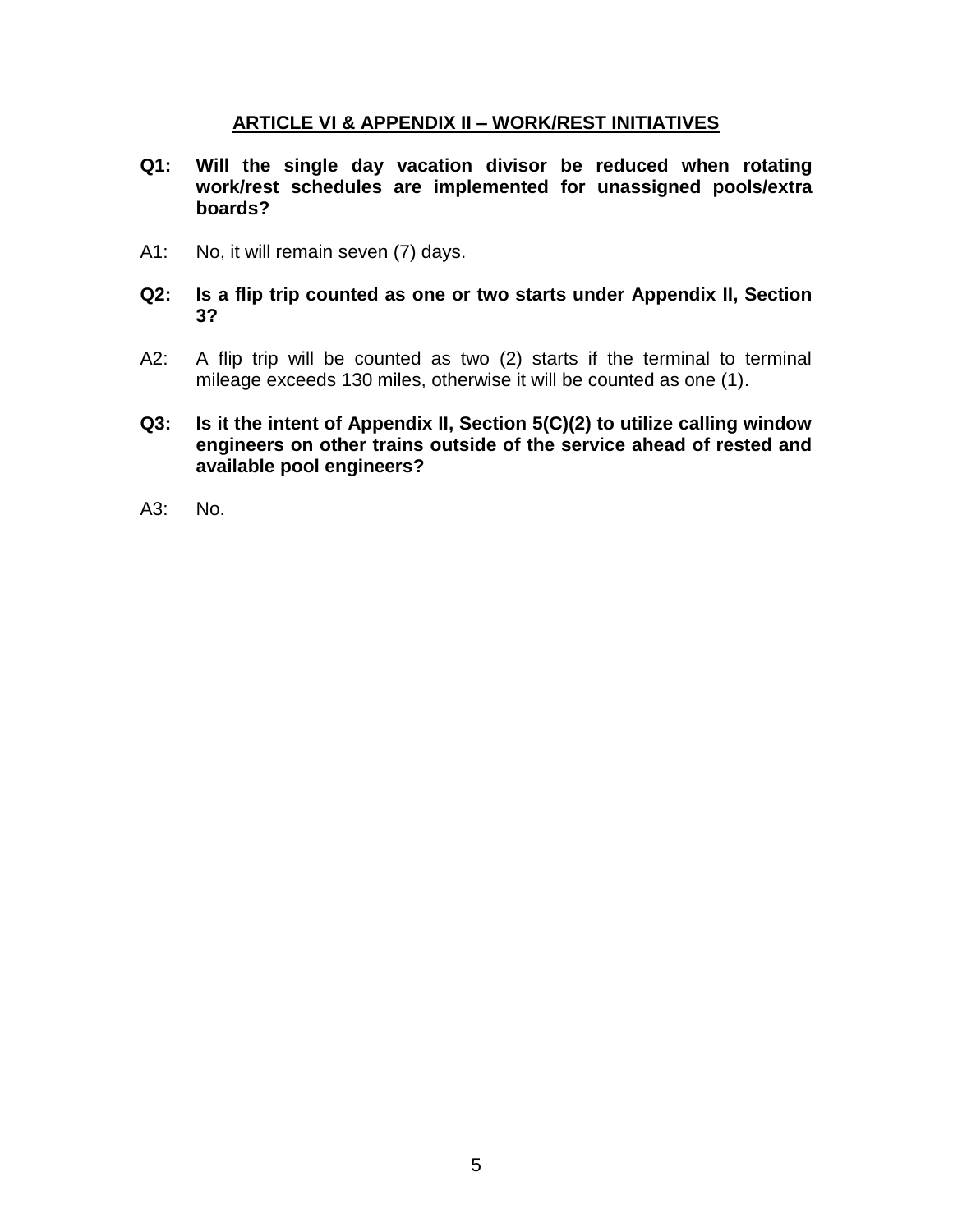Scott R. Weaver Vice President Labor Relations 757 -629.2453

February 21, 2015

Side Letter No. 1

Mr. D. L. Dehart, General Chairman Brotherhood of Locomotive Engineers and Trainmen 2117 West Alto Road Kokomo, Indiana 46902

Mr. M. L. Wallace, General Chairman **Brotherhood of Locomotive Engineers** and Trainmen P. O. Box 16039 Asheville, North Carolina 28816

Mr. K. S. Peek, General Chairman Brotherhood of Locomotive Engineers and Trainmen P.O. Box 5959 Virginia Beach. Virginia 23471

Gentlemen:

This confirms our understanding in regards to the criteria for the Professional Performance Incentive (PPI) contained in Article III.

BLET Local and/or Vice Local Chairmen, who mark -off union business to attend Investigations, attend monthly non-weekend local union meetings, and scheduled meetings with Carrier officers, will remain eligible for the PPI provided they otherwise qualify. Additionally, BLET Local Division Secretary- Treasurers and Presidents, who mark-off no more than once per month to attend the monthly non-weekend local union meeting, will remain eligible for the PPI provided they otherwise qualify.

BLET Local Chairmen, on union compensated mark-offs to attend the quadrennial General Committee meeting and the quadrennial BLET National Convention, will remain eligible for the PPI provided they otherwise qualify, but will not be eligible for a DDO in the subsequent 90 day period.

Documentation of union business mark-offs will be provided to the appropriate BLET General Chairman, and will be provided to the Director Labor Relations upon request.

lent the kure

General Chairman

D. L. Dehart, General Chairman<br>
X. S. Peek, General Chairman<br>
X. X. Leader

M. L. Wallace, General Chairman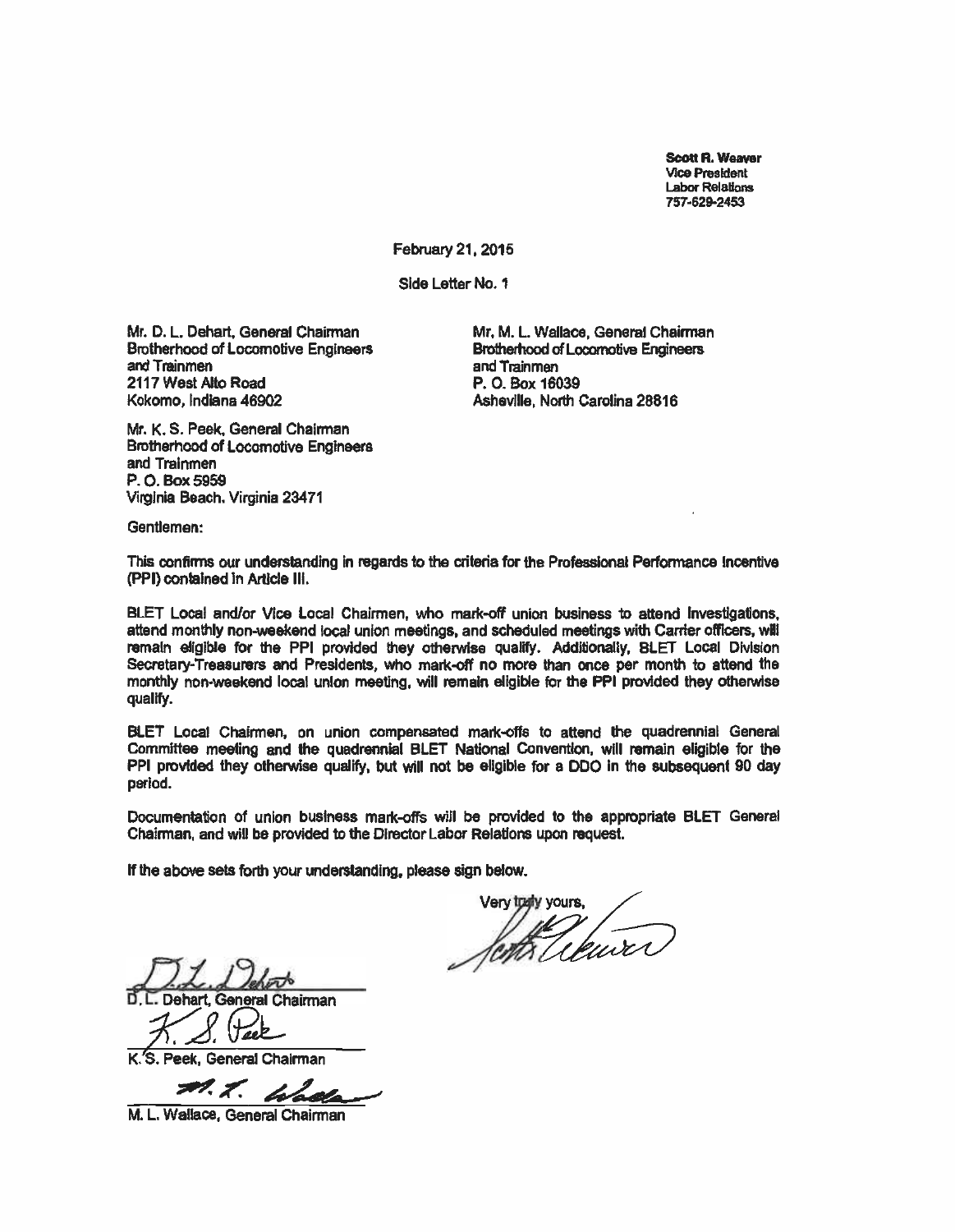Scott R. Weaver Vice President Labor Relations 757429-2453

February 21, 2015

Side Letter No. 2

Mr. D. L. Dehart, General Chairman Brotherhood of Locomotive Engineers and Trainmen 2117 West Alto Road Kokomo, Indiana 46902

Mr. M. L. Wallace, General Chairman Brotherhood of Locomotive Engineers and Trainmen P. O. Box 16039 Asheville, North Carolina 28816

Mr. K. S. Peek, General Chairman Brotherhood of Locomotive Engineers and Trainmen P. O. Box 5959 Virginia Beach, Virginia 23471

Gentlemen:

This confirms our understanding in regards to the Article III, Professional Performance Incentive.

The BLET and the Carrier agree it is desirable to add additional performance measures to the list of criteria contained in Section 1 of Article III as technology and administration permit. Such criteria may only be added by mutual concurrence.

Very truly yours,

D. L. Dehart, General Chairman

00

K.S. Peek, General Chairman

M.L. Wallace

M. L. Wallace, General Chairman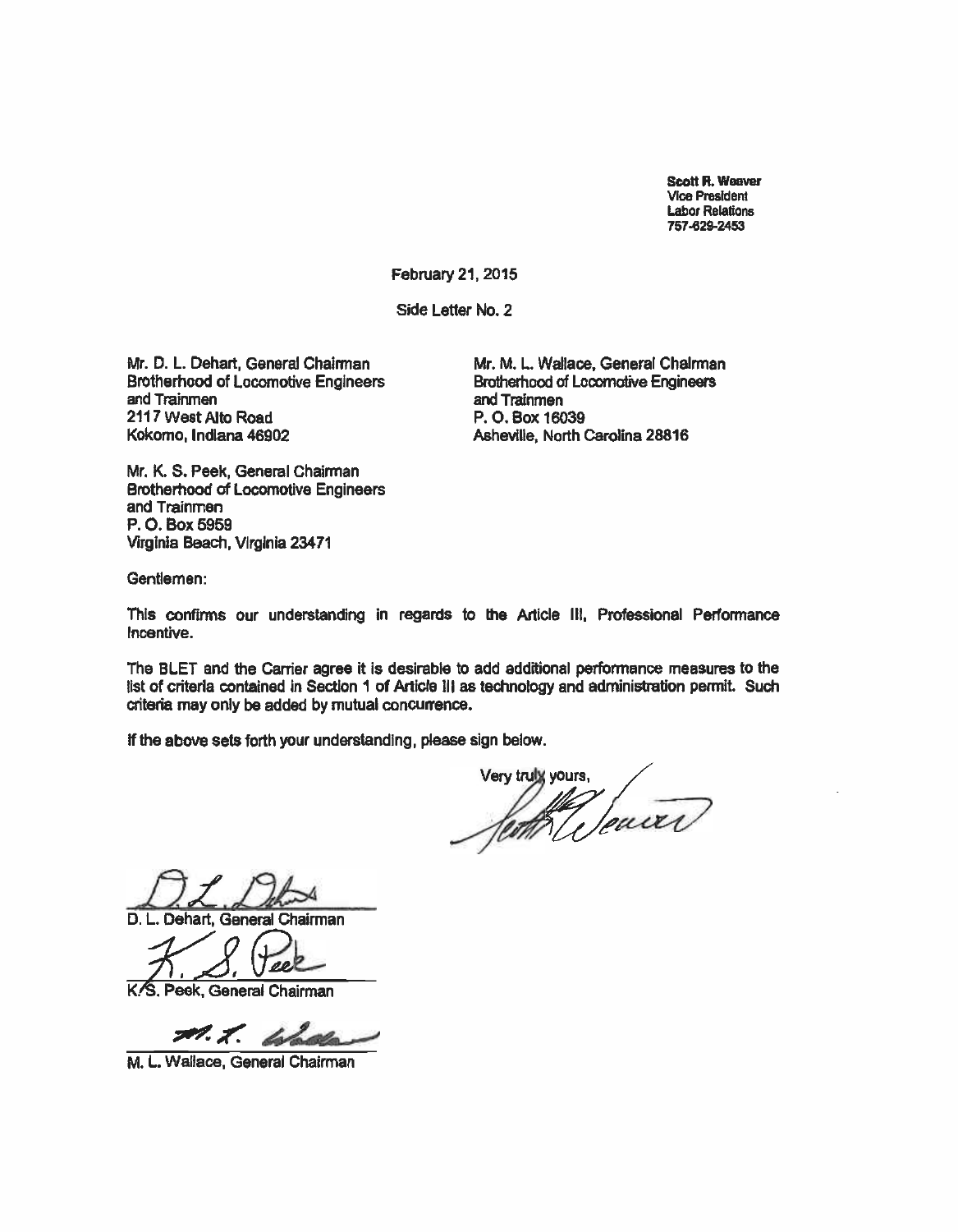Scott R. Weaver Vice President Labor Relations 757-629-2453

February 21, 2015

Side Letter No. 3

Mr. D. L. Dehart, General Chairman Brotherhood of Locomotive Engineers and Trainmen 2117 West Alto Road Kokomo, Indiana 46902

Mr. M. L. Wallace, General Chairman Brotherhood of Locomotive Engineers and Trainmen P. O. Box 16039 Asheville, North Carolina 28816

Mr. K. S. Peek, General Chairman Brotherhood of Locomotive Engineers and Trainmen P. O. Box 5959 Virginia Beach, Virginia 23471

Gentlemen:

This confirms our understanding in regards to Article Ill, Professional Performance Incentive (PPI), and the utilization of Designated Days Off (DDO) by engineers.

Engineers who qualify for the PPI in a quarter but have worked less than 30 starts as an engineer in that quarter will not be eligible for a DDO in the following 90 day period. Engineers will still be eligible for the PPI payment.

DDOs are intended as a tool for engineers to secure absences from work throughout the 90 day period for having achieved the performance criteria contained in Article Ill, Section 1. The Parties recognize the obligation In granting these requests when properly made. The Parties also agree to promptly resolve the dispute if DDO requests are clustered in such a manner that would create undue operational hardship.

If the above sets forth your understanding, please sign below.

Very truly yours,

Dehart, General Chairman

K.S. Peek. General Chairman

M. T. Chala

M. L. Wallace, General Chairman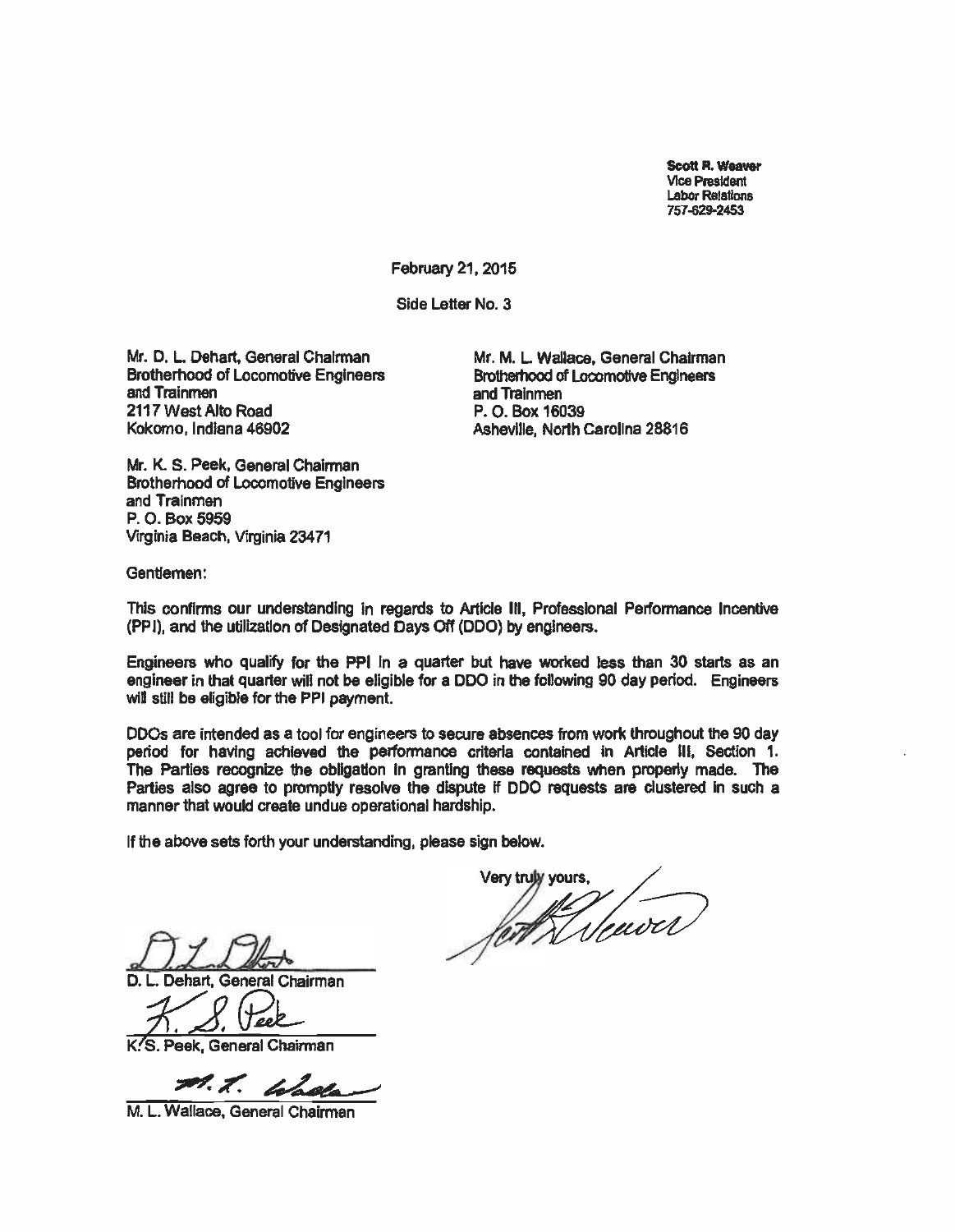Scott R. Weaver Vice President Labor Relations 757429-2453

February 21, 2015

Side Letter No. 4

Mr. D. L. Dehart, General Chairman Brotherhood of Locomotive Engineers and Trainmen 2117 West Alto Road Kokomo, Indiana 46902

Mr. M. L. Wallace, General Chairman Brotherhood of Locomotive Engineers and Trainmen P. 0. Box 16039 Asheville, North Carolina 28816

Mr. K. S. Peek, General Chairman Brotherhood of Locomotive Engineers and Trainmen P. 0. Box 5959 Virginia Beach, Virginia 23471

Gentlemen:

This confirms our understanding in regards to implementation of Article  $V -$  Predictable Workforce Scheduling.

The parties recognize that Predictable Workforce Scheduling will require extensive computer programming prior to implementation. The General Chairmen will be provided periodic updates concerning system progress. Not less than thirty (30) days prior to implementation, the parties will meet for purposes of viewing a demonstration of the system, as well as a system tutorial for use by engineers.

Additionally, the parties anticipate utilizing engineers to assist in training during PWS Implementation. Engineer trainers will be mutually agreed upon by the BLET Local Chairman and Division Road Foreman and paid time lost when engaged in training.

Following Carrier notice of its intent to implement Predictable Workforce Scheduling, engineers must identify their preferences on their Electronic Bid Application form at least seven (7) days prior to implementation date.

Dehart, General Chairman

K. S. Peek, General Chairman

M. T. Woola

M. L. Wallace, General Chairman

Very truly yours,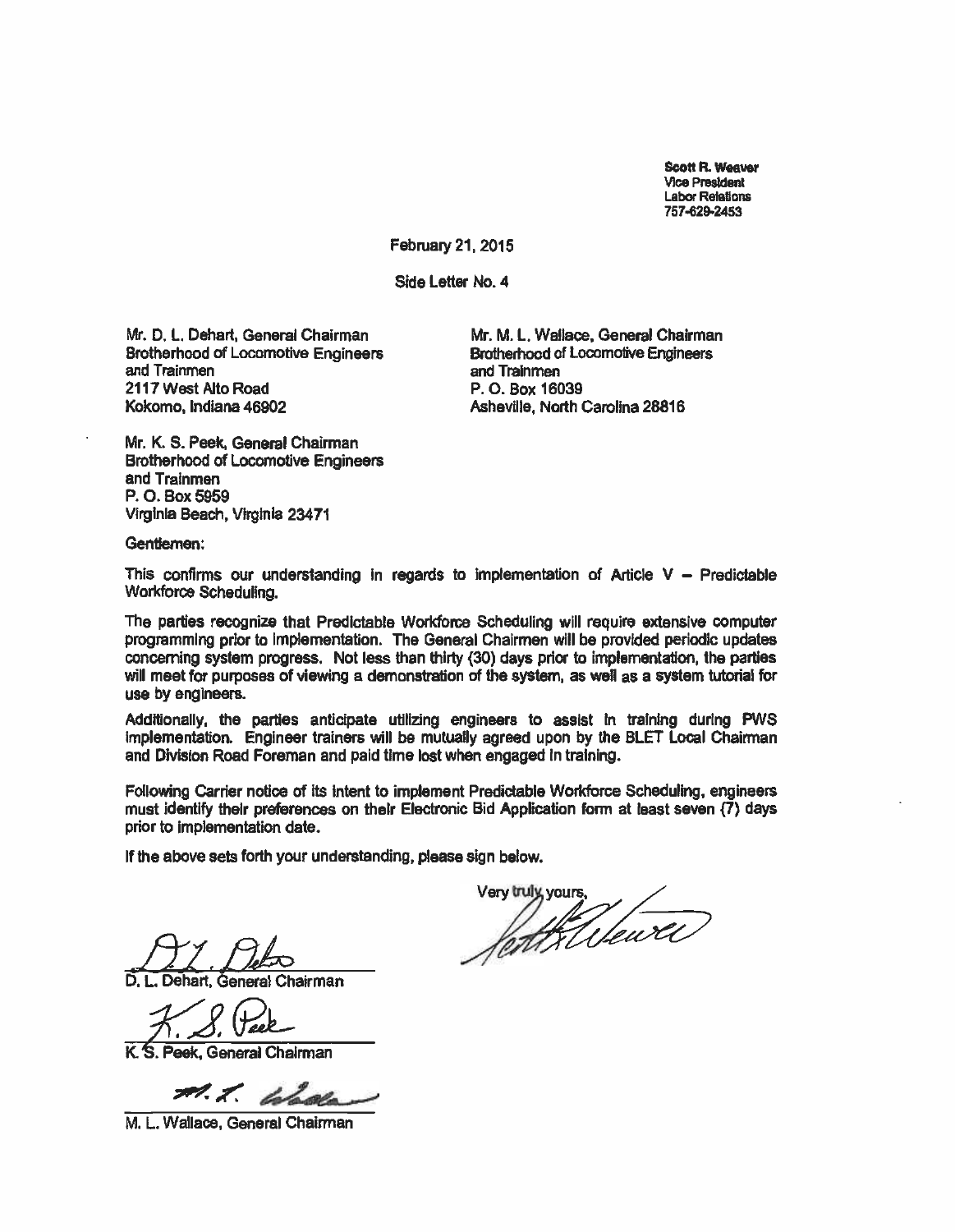Scott R. Weaver Vice President Labor Relations 757 -829 -2453

February 21, 2015

Side Letter No. 5

Mr. D. L. Dehart, General Chairman Brotherhood of Locomotive Engineers and Trainmen 2117 West Alto Road Kokomo, Indiana 46902

Mr. M. L. Wallace, General Chairman Brotherhood of Locomotive Engineers and Trainmen P. O. Box 16039 Asheville, North Carolina 28816

Mr. K S. Peek, General Chairman Brotherhood of Locomotive Engineers and Trainmen P. O. Box 5959 Virginia Beach, Virginia 23471

Gentlemen:

This confirms our understanding in regards to Article V - Predictable Workforce Scheduling (PWS).

During negotiations, the Parties discussed the appropriate day of the week for Job Assignment Day. Following implementation of PWS, the Parties agreed to monitor its performance, including the selection of Saturday as Job Assignment Day to ensure it is consistent with the needs of service. In the event it becomes necessary to change the Job Assignment Day, the Parties will meet to discuss the reasons for the change. The Parties will collaborate to choose an alternate selection. In the event the Parties do not reach consensus, the Carrier may serve a 60-day notice amending Job Assignment Day. Barring concurrence, the Carrier may serve only one such notice during this Agreement.

Additionally, the parties agree that if Job Assignment Day is amended, all references in the Agreement to days of the week that were premised on Saturday as Job Assignment Day, including the beginning and end of weekly vacations, will be adjusted to reflect the change to the new day.

if the above sets forth your understanding, please sign below.

D1 Db

D. L. Dehart, General Chairman

K/S. Peek, General Chairman

M. L. Walla

M. L. Wallace, General Chairman

Very tryly yours,  $\overline{\phantom{a}}$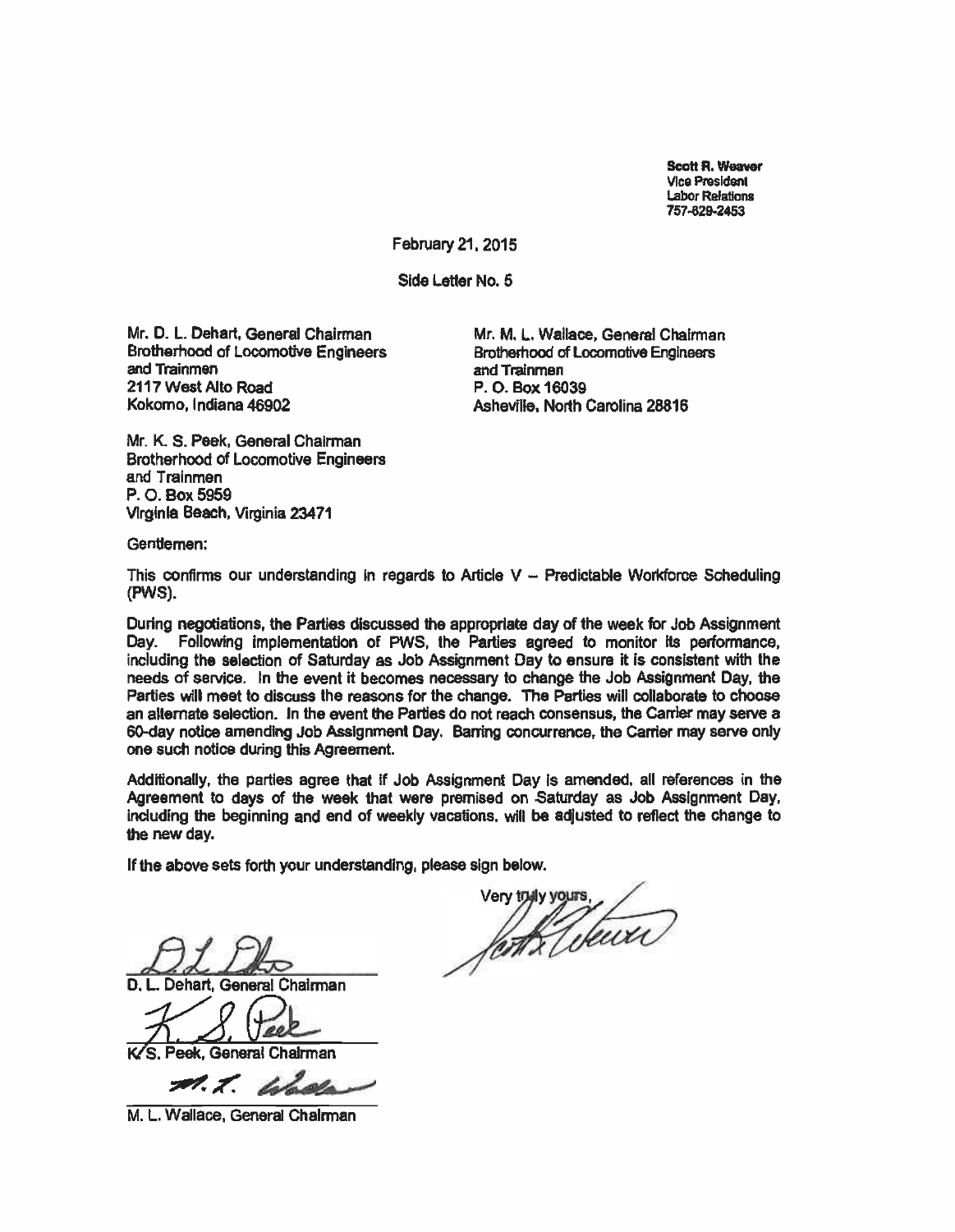Scott R. Weaver Vice President Labor Relations 757-629-2453

February 21, 2015

Side Letter No. 6

Mr. D. L. Dehart, General Chairman Brotherhood of Locomotive Engineers and Trainmen 2117 West Alto Road Kokomo, Indiana 46902

Mr. M. L. Wallace, General Chairman Brotherhood of Locomotive Engineers and Trainmen P. O. Box 16039 Asheville, North Carolina 28816

Mr. K. S. Peek, General Chairman Brotherhood of Locomotive Engineers and Trainmen P. O. Box 5959 Virginia Beach, Virginia 23471

Gentlemen:

This confirms our understanding in regards to implementation of Article VI - Work/Rest Initiatives.

The Parties agree to work cooperatively throughout 2015 to provide engineers in all service (including through freight and extra board) predictable time off as outlined in Article VI and Appendix II.

Dehart, General Chairman

K. S. Peek, General Chairman

M.T. La

M. L. Wallace, General Chairman

Very tryly yours, fort Vener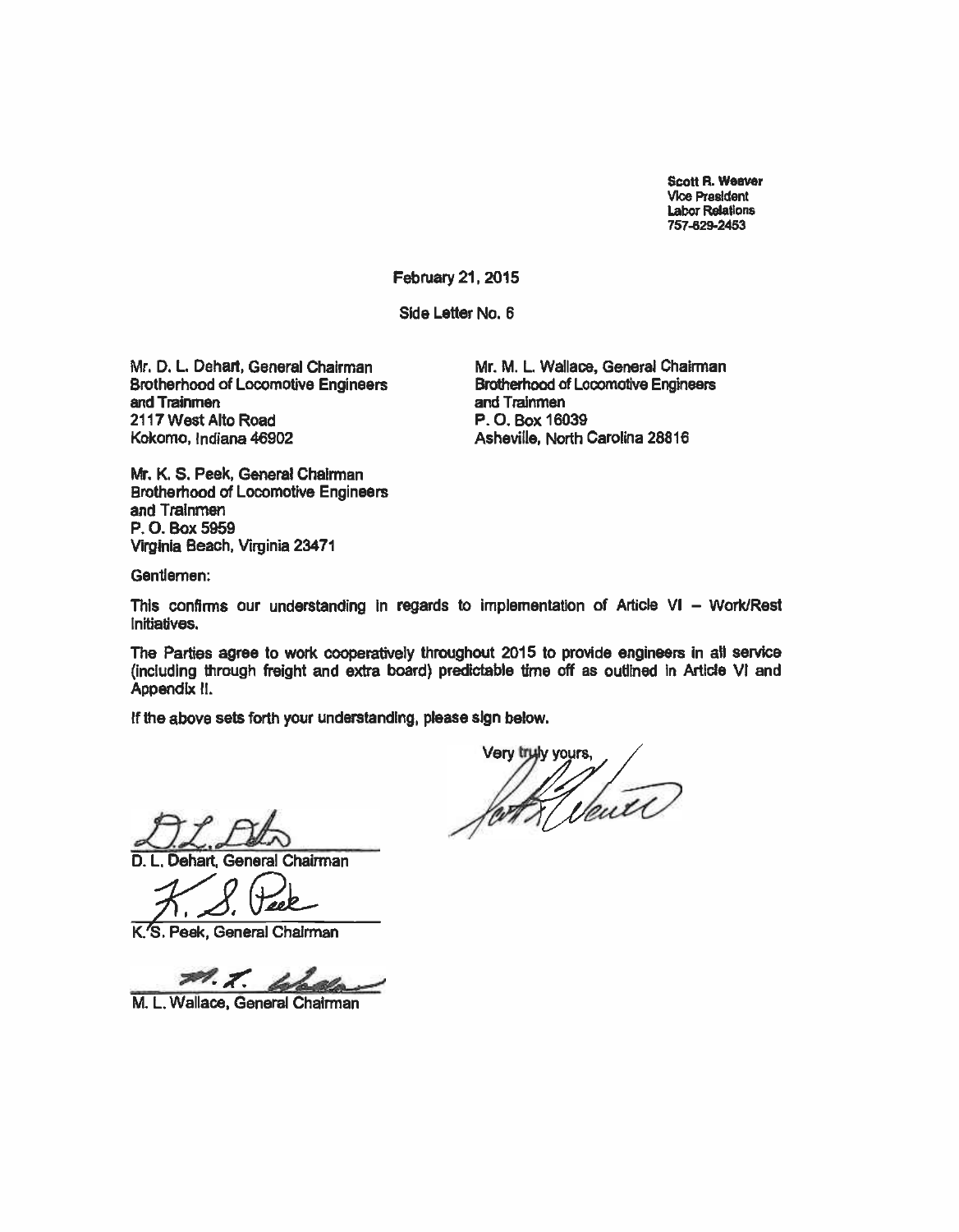Scott R. Weaver Vice President Labor Relations 757 -829 -2453

February 21, 2015

Side Letter No. 7

Mr. D. L. Dehart, General Chairman Brotherhood of Locomotive Engineers and Trainmen 2117 West Alto Road Kokomo, Indiana 46902

Mr. M. L. Wallace, General Chairman Brotherhood of Locomotive Engineers and Trainmen P. O. Box 16039 Asheville, North Carolina 28816

Mr. K. S. Peek, General Chairman Brotherhood of Locomotive Engineers and Trainmen P. O. Box 5959 Virginia Beach, Virginia 23471

Gentlemen:

This confirms our understanding in regards to the Disputes Committee established in Article X and the expedited arbitration provision in Appendix If.

The parties agree to meet promptly following ratification of this agreement to address the Disputes Committee process and to establish procedures governing expedited arbitration.

Very tryly yours.

D. L. Dehart, General Chairman<br> *A. S. Peek*<br>
K. Reak General Chairman

K'S. Peek, General Chairman<br>A. K. Lolask

M. L. Wallace, General Chairman